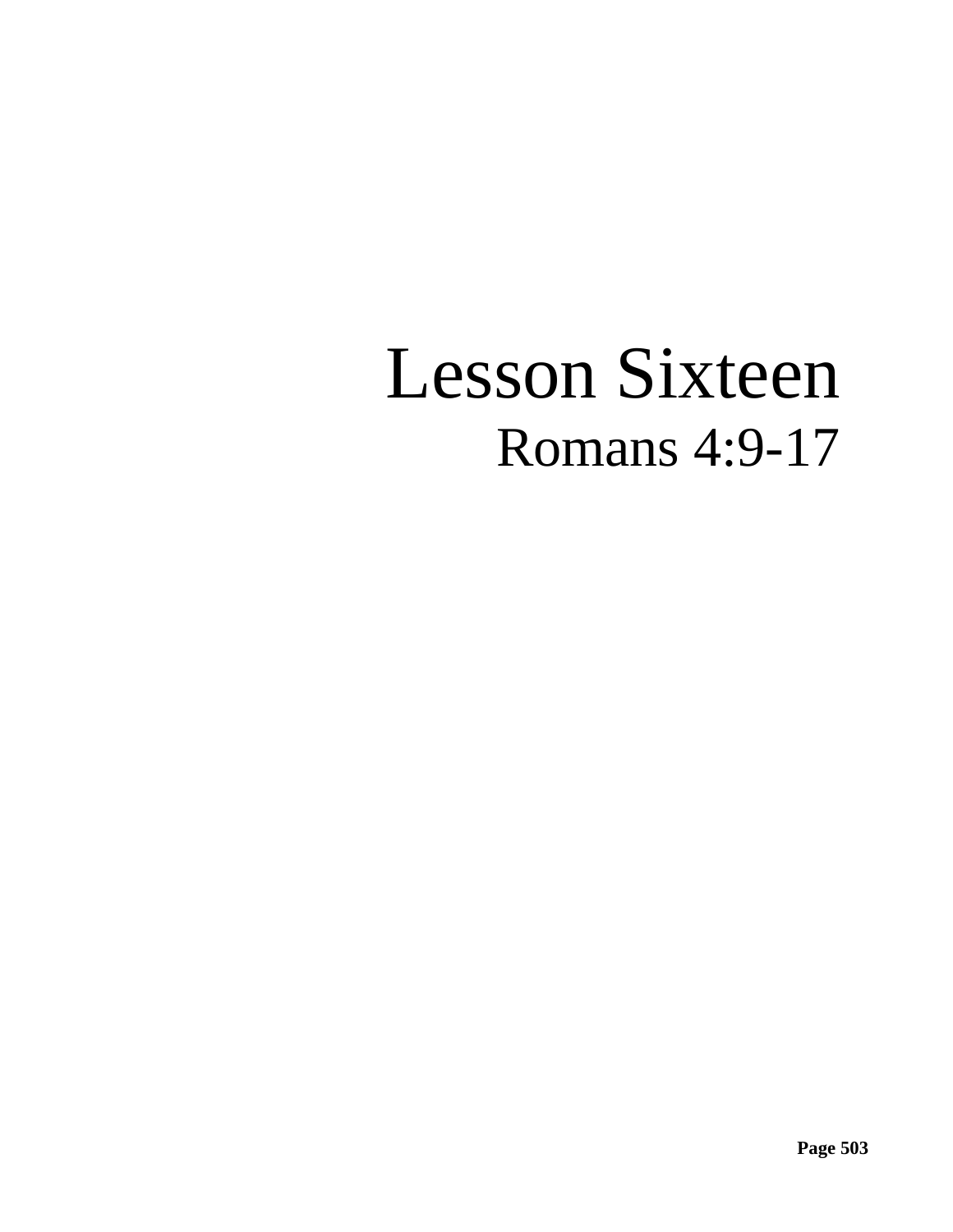9) ο μακαρισμός οὖν οὖτος ἐπὶ τὴν περιτομὴν, ἢ καὶ ἐπὶ the blessedness therefore this upon the circumcision, or also upon

**th;n ajkrobustivanÉ levgomen gavr [o{ti] jElogivsqh tw`/ jAbraa;m hJ**  the uncircumcision? we say for [that] Was credited the to Abraham the

 $\pi$ ίστις είς δικαιοσύνην. faith for righteousness.

10) **πώς οὖν έλογίσθη; ἐν περιτομή ὄντι, ή ἐν ακροβυστία;** how therefore was it credited? in circumcision being, or in uncircumcision?

oὐκ ἐν περιτομῆ, ἀλλ' ἐν ἀκροβυστί*α*· not in circumcision, but in uncircumcision;

11) **καί σημείον έλαβε(ν) περιτομής, σφραγίδα τής δικαιοσύνης** and sign he received of circumcision, seal the of righteousness

τῆς πίστεως τῆς ἐν τῆ ἀκροβυστία· εἰς τὸ εἶναι αὐτὸν the of faith the in the uncircumcision; for the to be him

**πατέρα πάντων τῶν πιστευόντων δι' ἀκροβυστίας, εἰς τὸ** father of all the ones believing through uncircumcision, for the

**λογισθήναι καί αύτοις τήν δικαιοσύνην·** to be credited also to them the righteousness;

12) **καί πατέρα περιτομής στοις ούκ εκ περιτομής μόνον,** and father of circumcision to the ones not out of circumcision only,

**aλλὰ καὶ τοῖς στοιχοῦσι(ν) τοῖς ἴχνεσι(ν) τῆς ἐν [τῇ]** but also to the ones walking the steps the in [the]

**άκροβυστία πίστεως τοῦ πατρὸς ἡμῶν Ἀβραάμ.** uncircumcision of faith the father of us Abraham.

13) ού γάρ διά νόμου ή επαγγελία τω Αβραάμ ή τω σπέρματι not for through law the promise the to Abraham or the to seed

```
aujtou`, to; klhronovmon aujto;n ei\nai tou` kovsmou, ajlla; dia; 
of Him, the inheritor him to be the of world, but through
```
**δικαιοσύνης πίστεως.** righteousness of faith.

**Page 504 New Testament Greek Exegesis, Copyright © 1999, BTE - The Bible Translation & Exegesis Institute of America**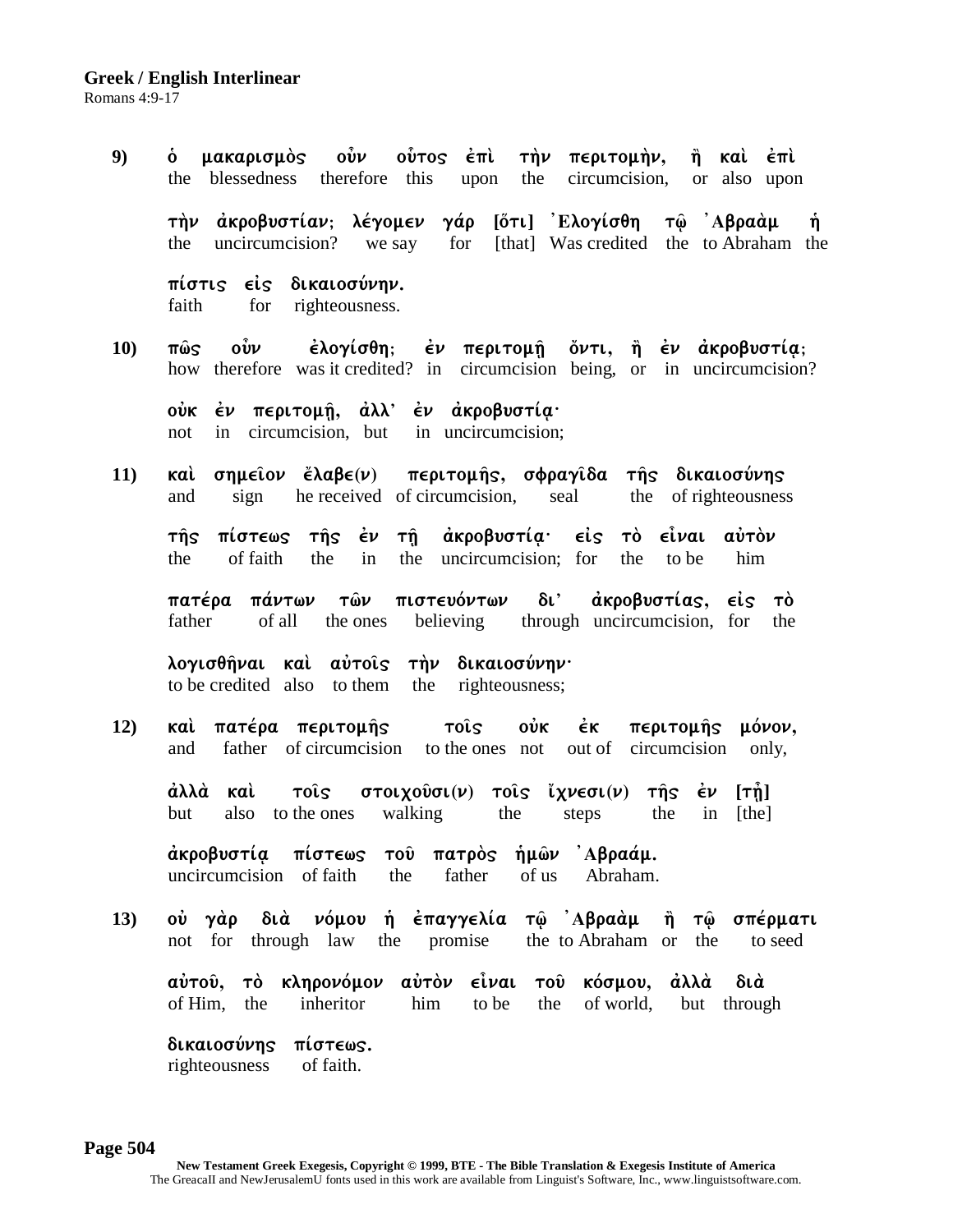14) εί γάρ οί εξκ νόμου κληρονόμοι, κεκένωται ή πίστις, καί if for the ones out of law inheritors, having voided the faith, and

**κατήργηται** ή έπαγγελία· having been annulled the promise;

**15)** ὁ γὰρ νόμος ὀργὴν κατεργάζεται· οὖ γὰρ (δὲ) οὐκ ἔστι(ν) the for law wrath is working; where for (and) no is

 $\nu$ όμος, ούδέ παράβασις. law, neither transgression.

**16) διά τούτο έκ πίστεως, ΐνα κατά χάριν, είς** on account of this out of faith, in order that according to grace, for

το είναι βεβαίαν την επαγγελίαν παντι τω σπέρματι, ού the to be established the promise all the to seed, not

**tw`/ ejk tou` novmou movnon, ajlla; kai; tw`/ ejk pivstew"**  the one out of the law only, but also the one out of faith

*Aβραάμ, ος έστι(ν) πατὴρ πάντων ἡμῶν***,** of Abraham, who is father of all of us,

**17) καθώς γέγραπται ὄτι Πατέρα πολλῶν ἐθνῶν** according as it has been written that Father many of nations

τέθεικα **τε, κατέναντι ου επίστευσε(ν) Θεου, του** I have appointed you, before Whom he believed God, the One

**ζωοποιοῦντος τοὺς νεκροὺς, καὶ καλοῦντος τὰ μὴ ὄντα ώς** making alive the dead, and calling the things not being as

 $\check{0}$ ντα. being.

**New Testament Greek Exegesis, Copyright © 1999, BTE - The Bible Translation & Exegesis Institute of America** The GreacaII and NewJerusalemU fonts used in this work are available from Linguist's Software, Inc., www.linguistsoftware.com.

**Page 505**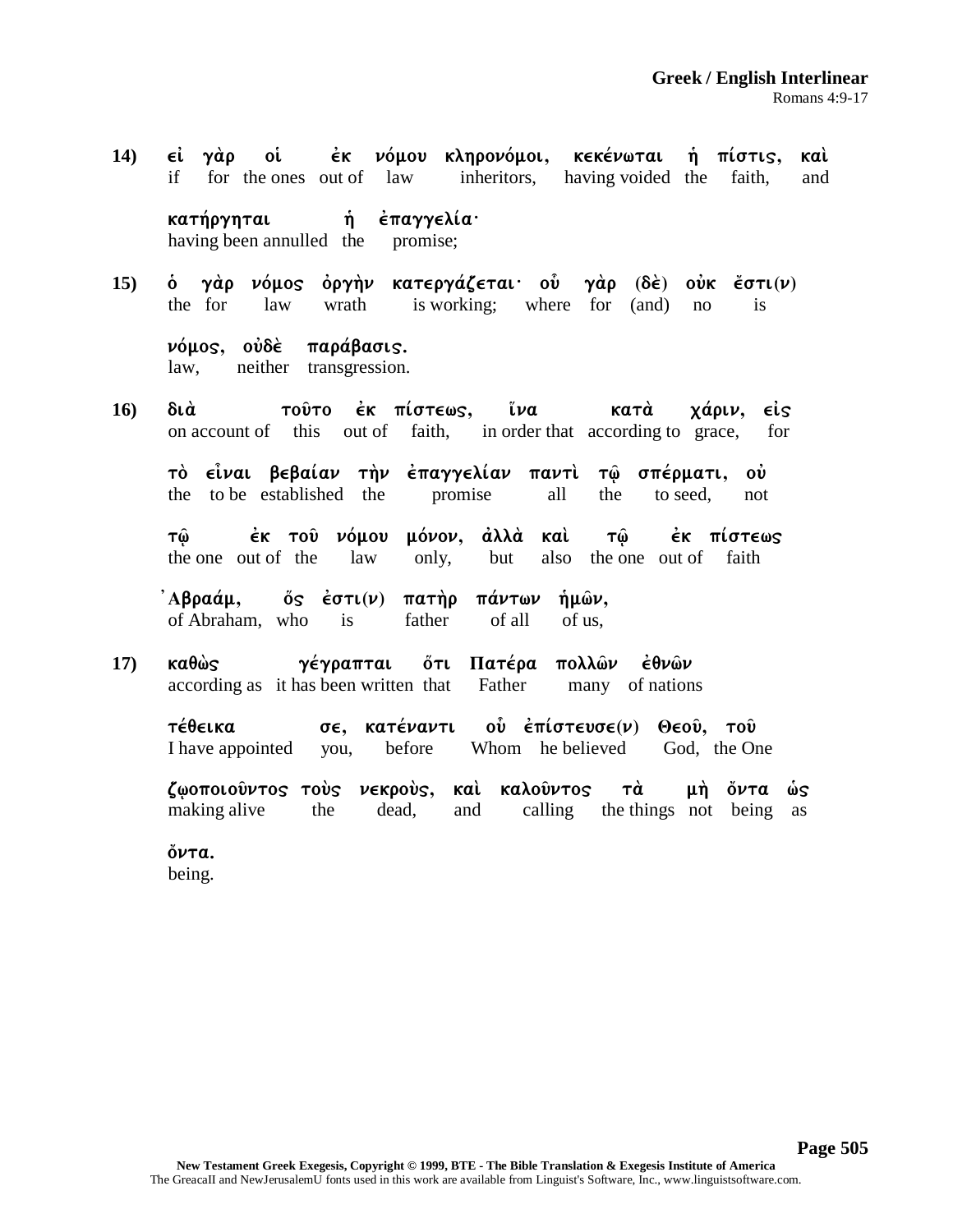#### **Word Association Diagram**

Romans 4:9-17

```
Verse 9
```


**Page 506**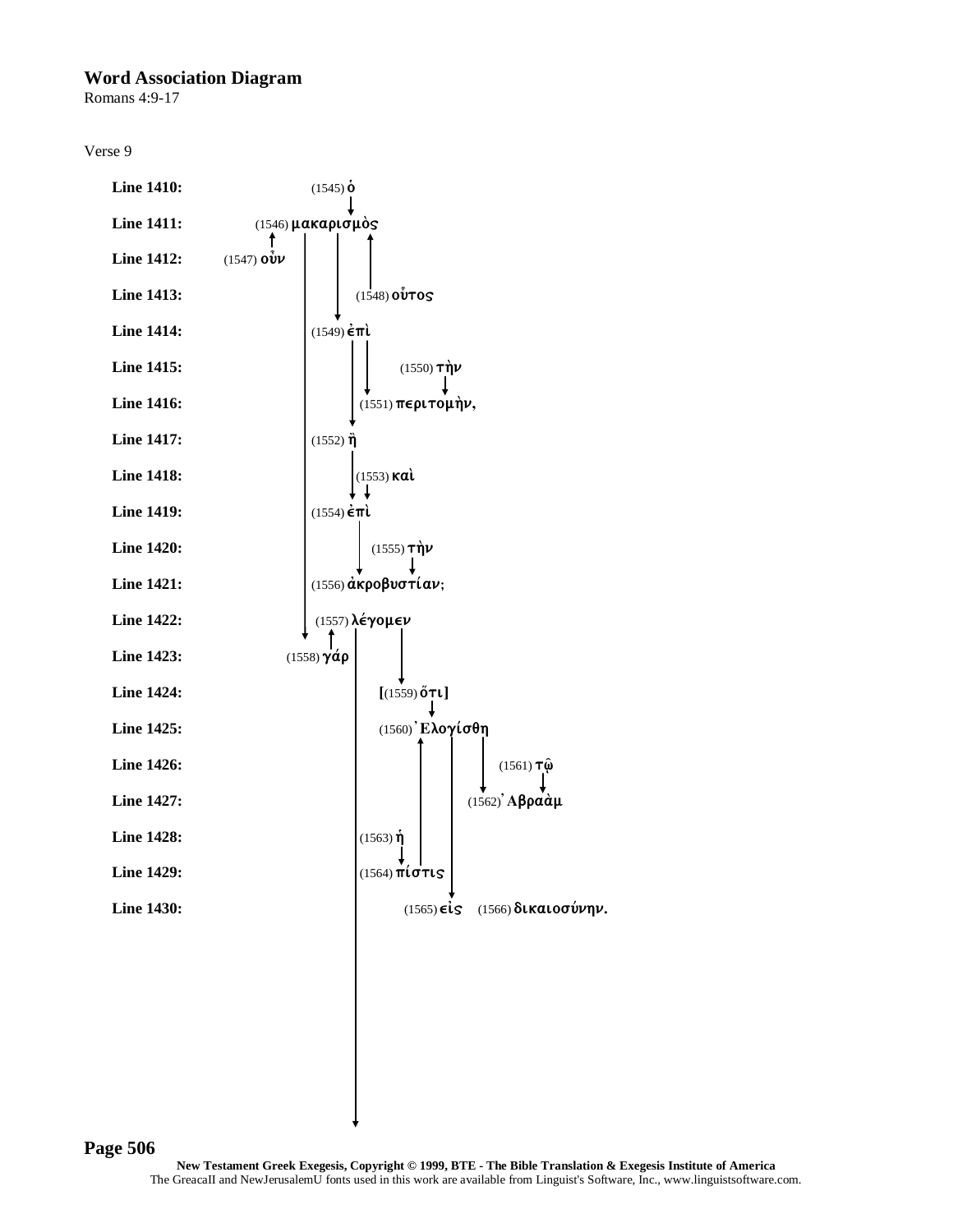#### **Word Association Diagram** Romans 4:9-17



**Page 507**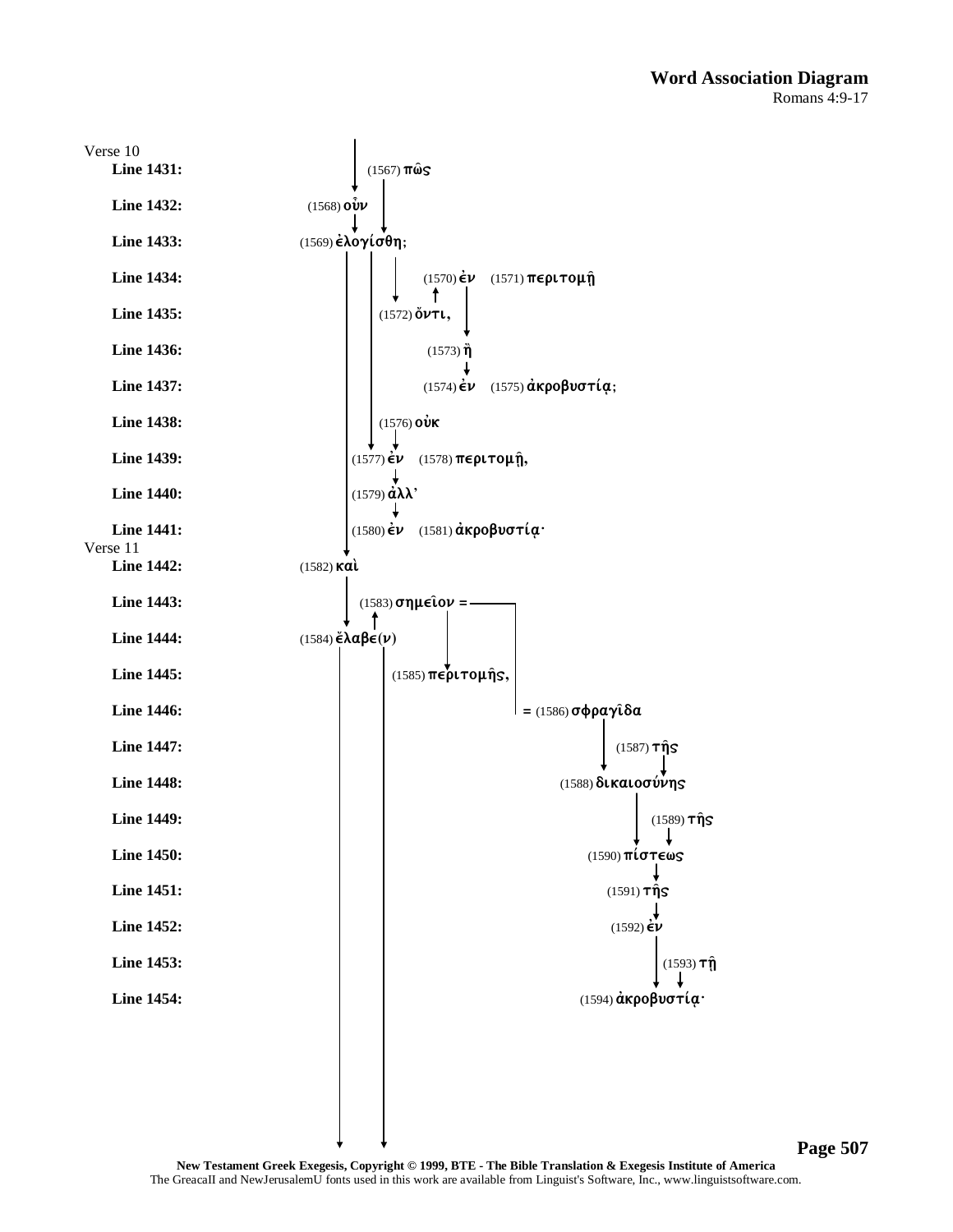#### **Word Association Diagram**

Romans 4:9-17



**Page 508**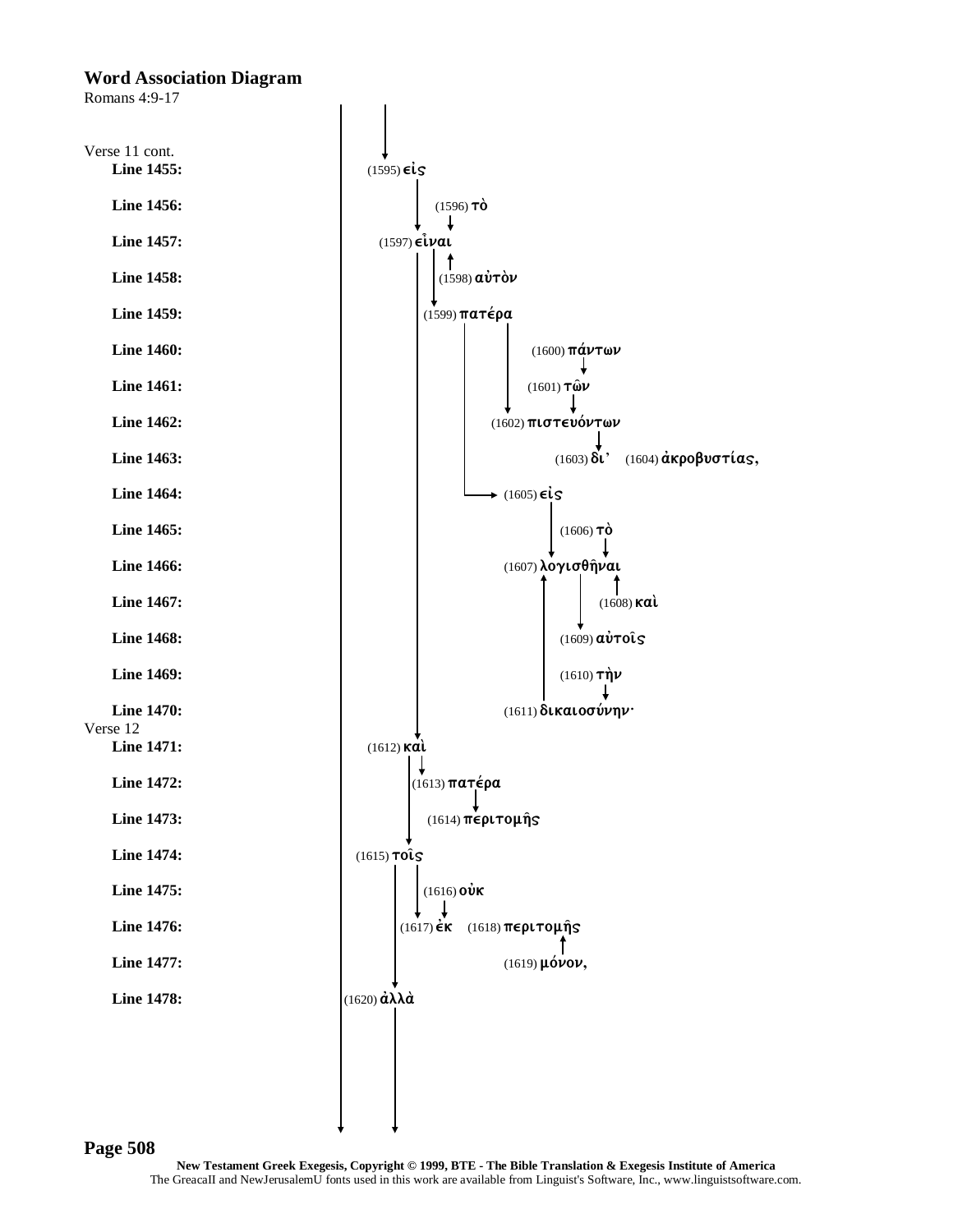

**Page 509**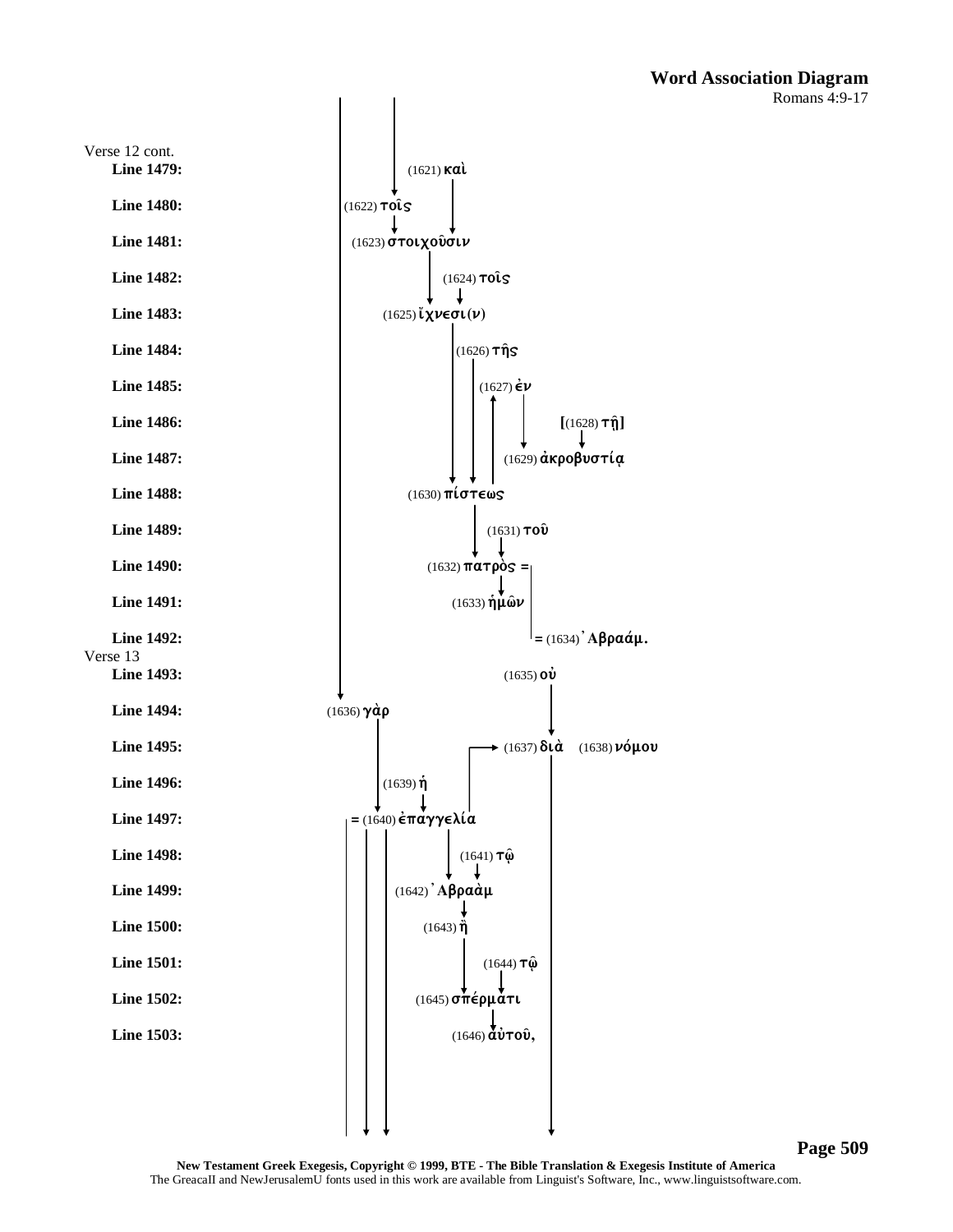#### **Word Association Diagram**



**Page 510**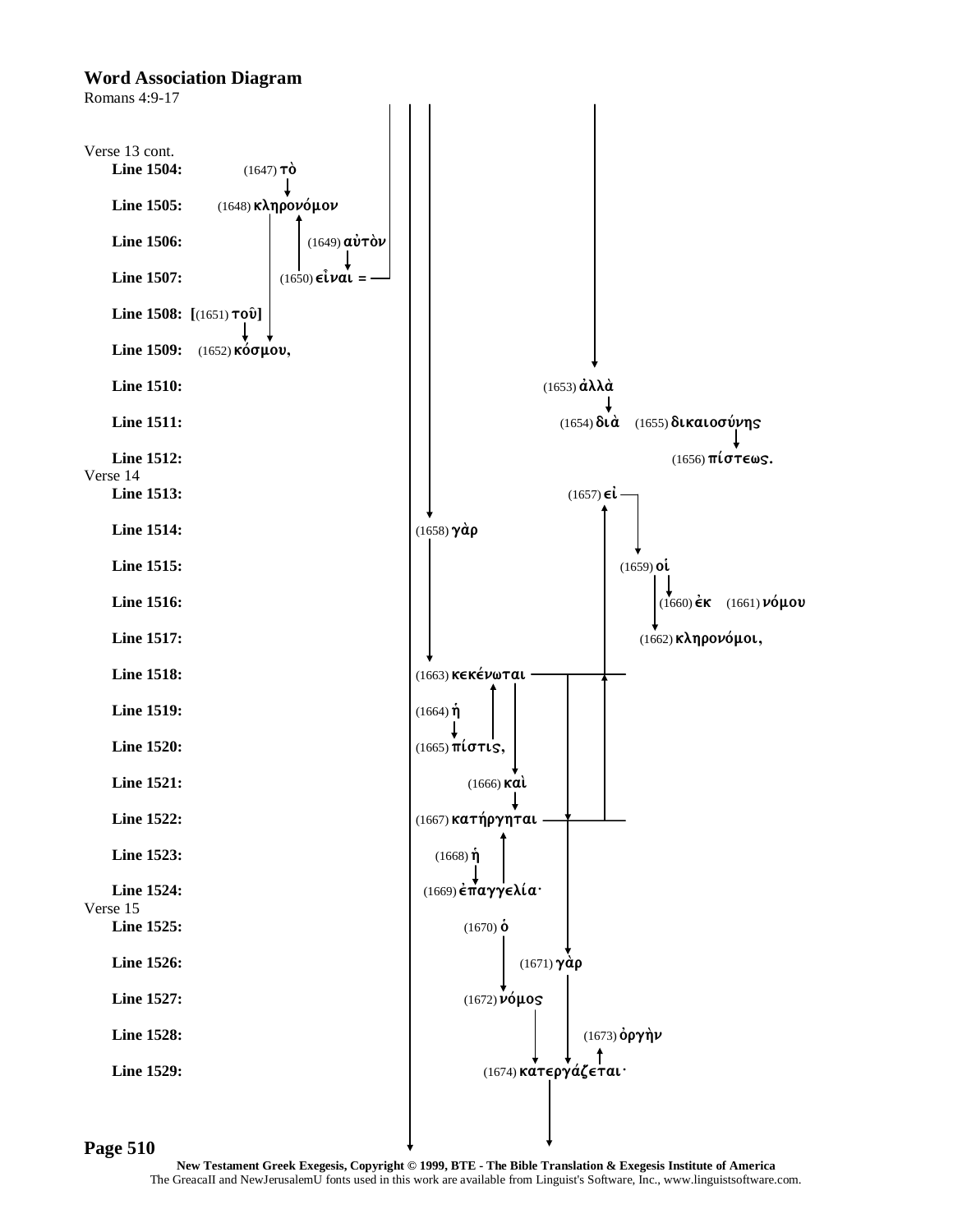#### **Word Association Diagram** Romans 4:9-17



**Page 511**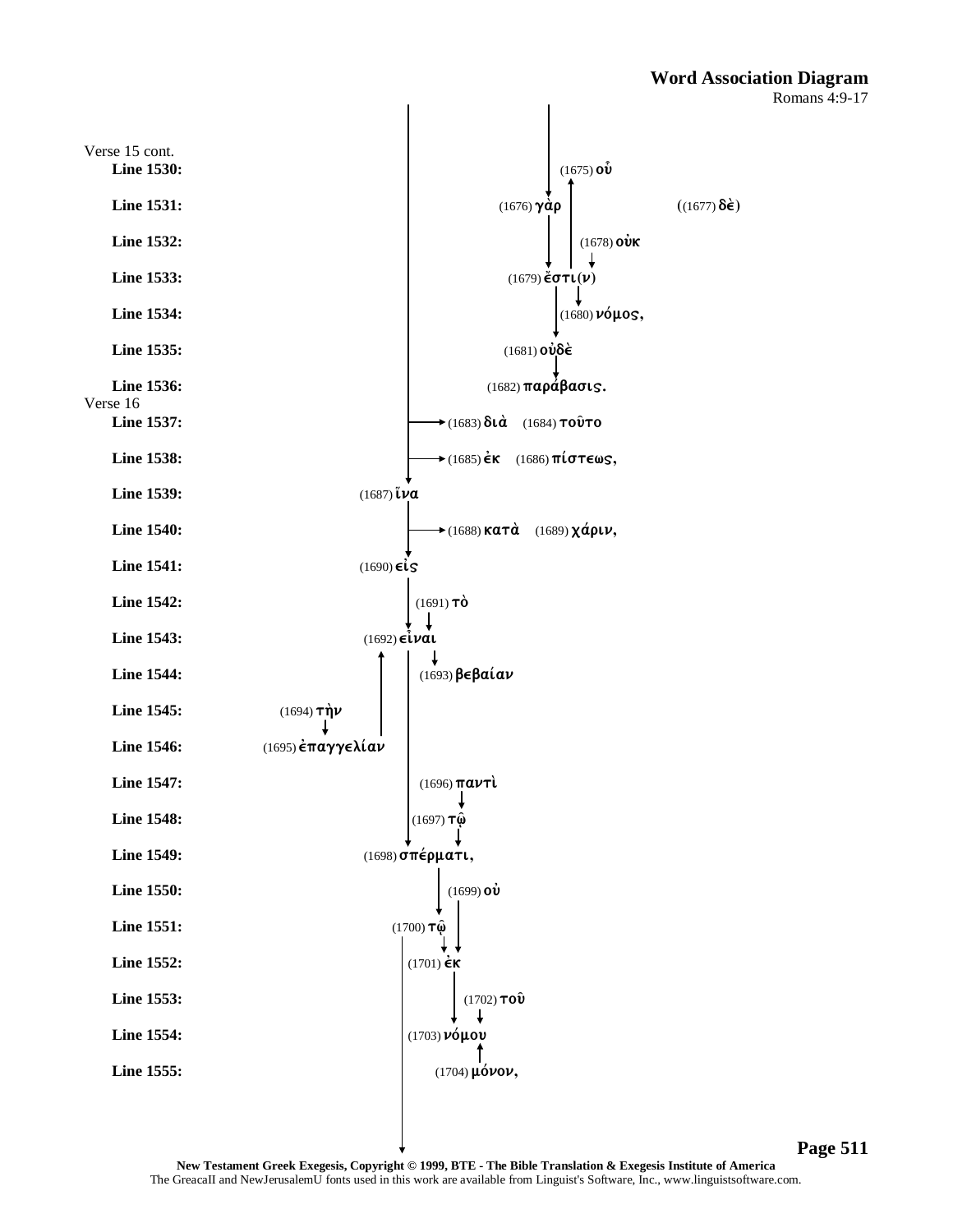#### **Word Association Diagram**

**Page 512**

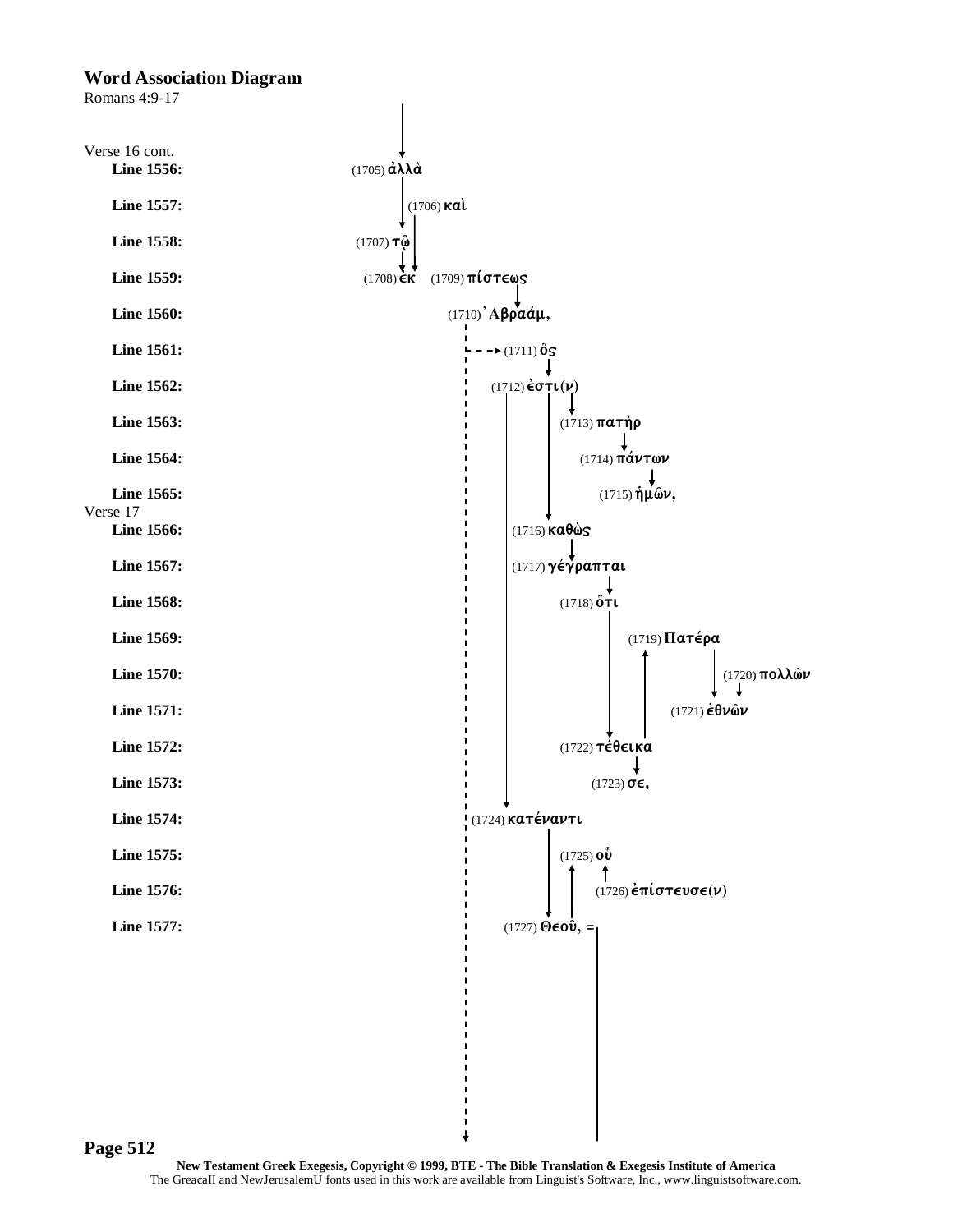#### **Word Association Diagram** Romans 4:9-17

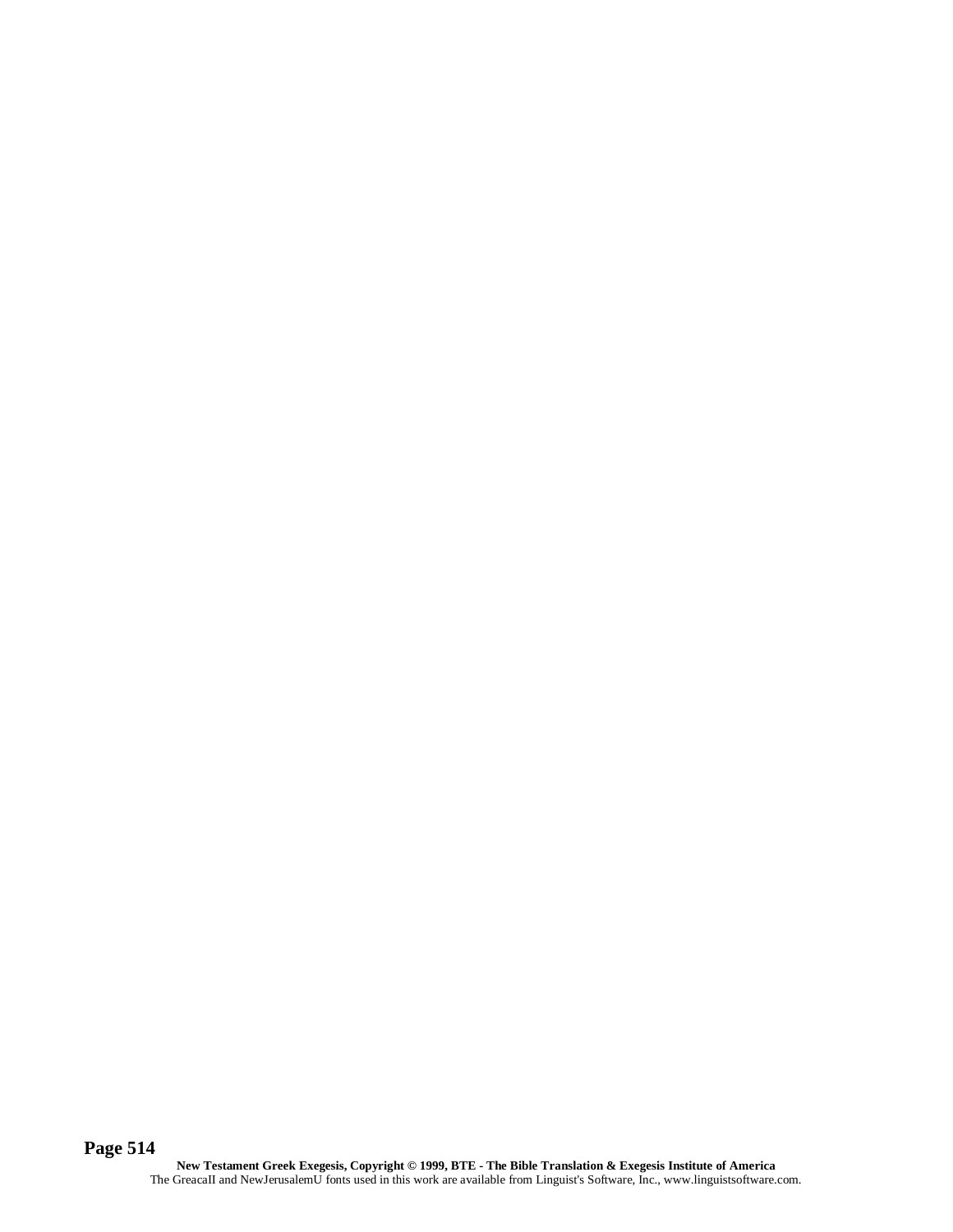### Lesson Sixteen Romans 4:9-17

## Diagrams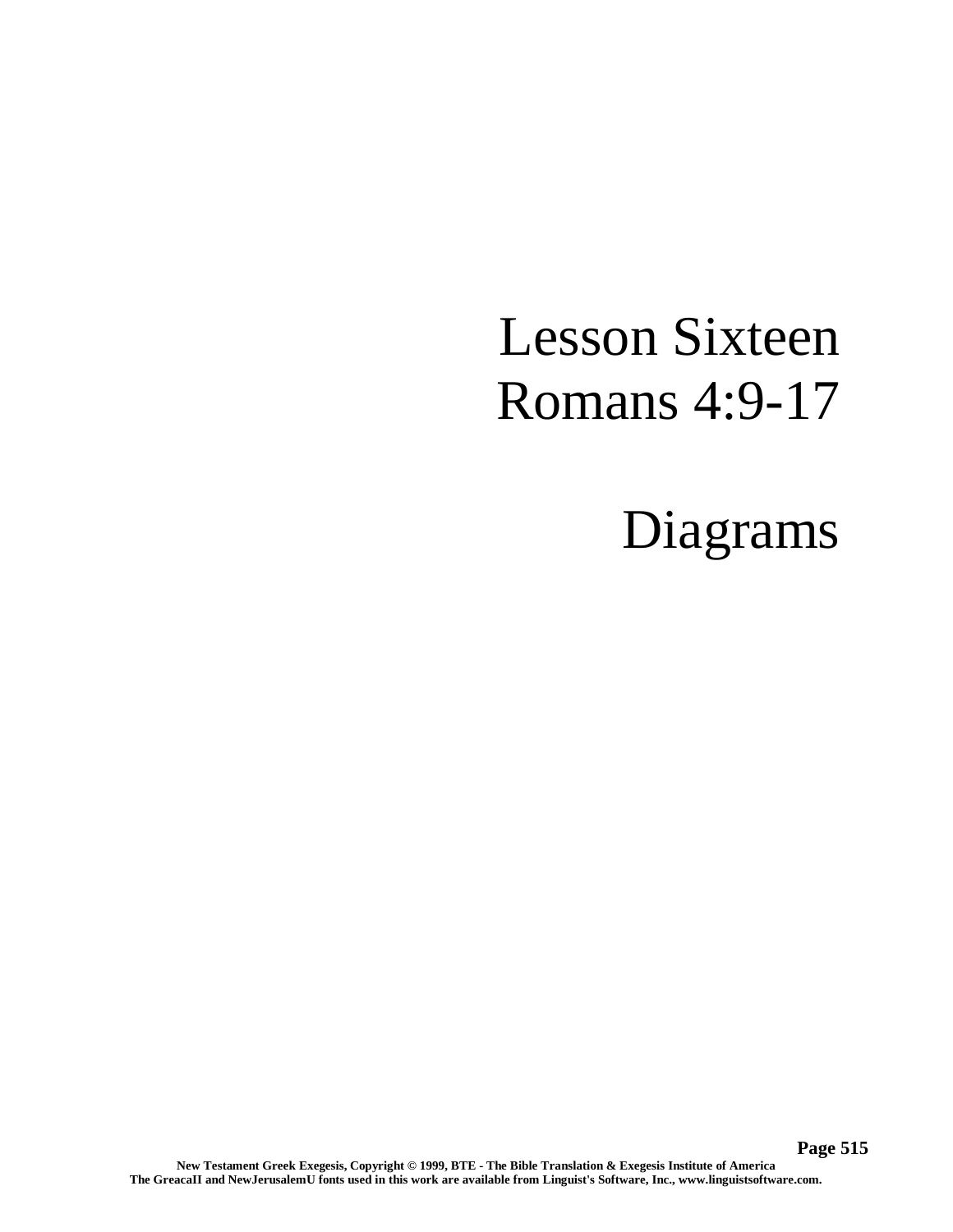#### **Romans 4:9** Diagram

**o μακαρισμος ούν ούτος έπι την περιτομην, η και έπι την ακροβυστίαν;**  $\lambda$ έγομεν γάρ [ὅτι] Ελογίσθη τ<u>ώ</u> Αβραάμ ή πίστις είς δικαιοσύνην.



**Page 516**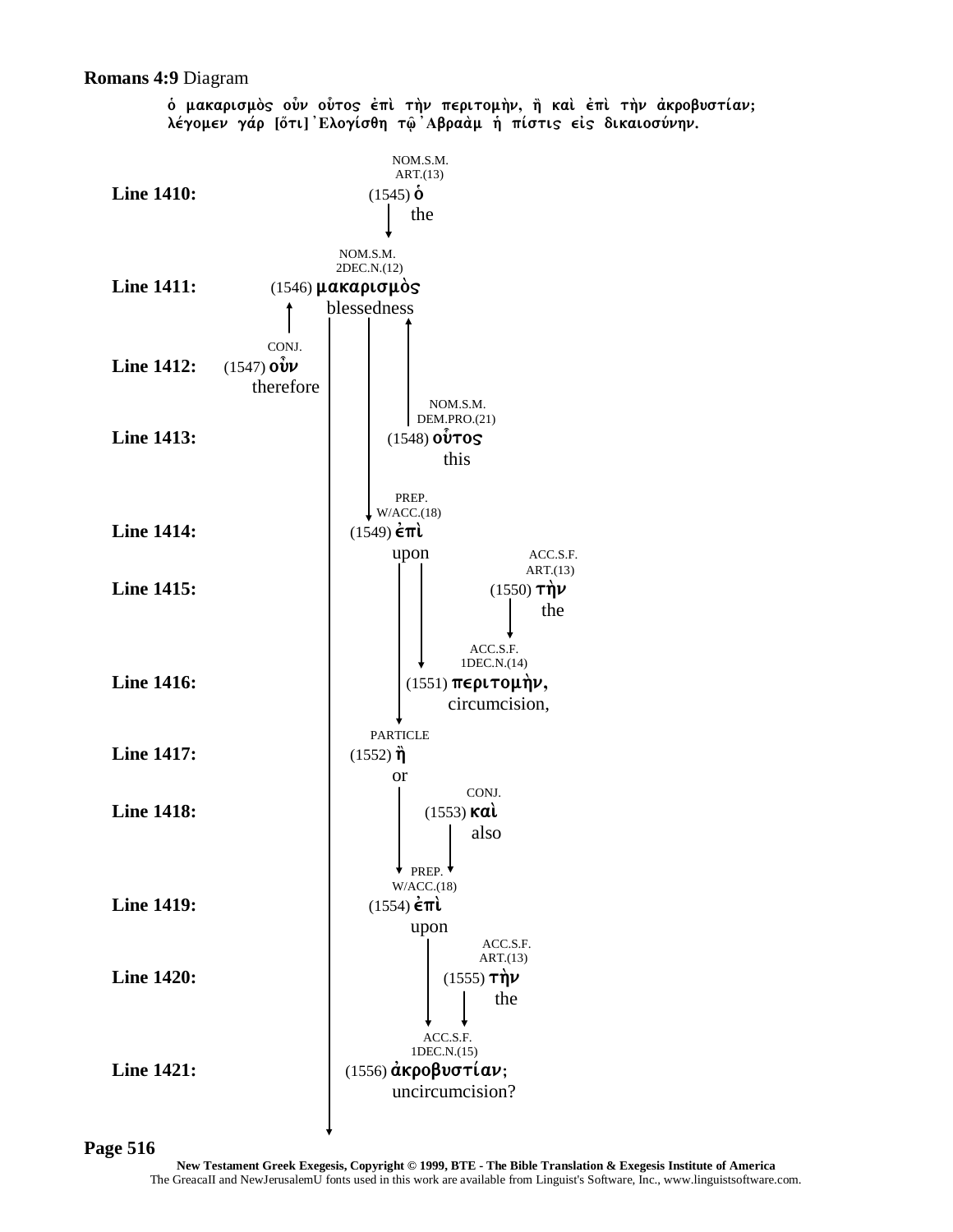```
(1545) o - article = the
(1546) \muaka\rho \nu \sigma \muós = to declare blessedness
                     from \muakapi\zeta \omega = to call blessed
                                 from \mu\alpha \times \alpha plots - adjective = blessed
(1547) \mathbf{0}\mathbf{\hat{\Psi}} - particle = therefore, then
(1548) o\hat{v}ros - demonstrative pronoun = this
(1549) \epsilon \pi i - preposition used with the accusative = on, to, against
(1550) \dot{\mathbf{0}} - article = the
(1551) \pi \epsilon \rho \tau \sigma \mu \eta = circumcised
                     from \pi \epsilon \rho \iota \tau \notin \mu \nu \omega = to cut around
                                from \pi \in \rho \mathfrak{t} - preposition = around
                                 and \tau \notin \mu \nu \omega = to cut
(1552) \dot{\mathbf{0}} - article = the
(1553) \kappa a\hat{i} - conjunction = and, also, even
(1554) \epsilon \pi i - preposition used with the accusative = on, to, against
(1555) \dot{\mathbf{0}} - article = the
(1556) \hat{\alpha}k\rho\theta \theta \sigma \tau (\alpha) = uncircumcised, having the foreskin
                      from \ddot{\alpha}kpov - adjective = the end, the extreme
                                            from \hat{\alpha}ku\hat{\gamma}v - adverb = a point
```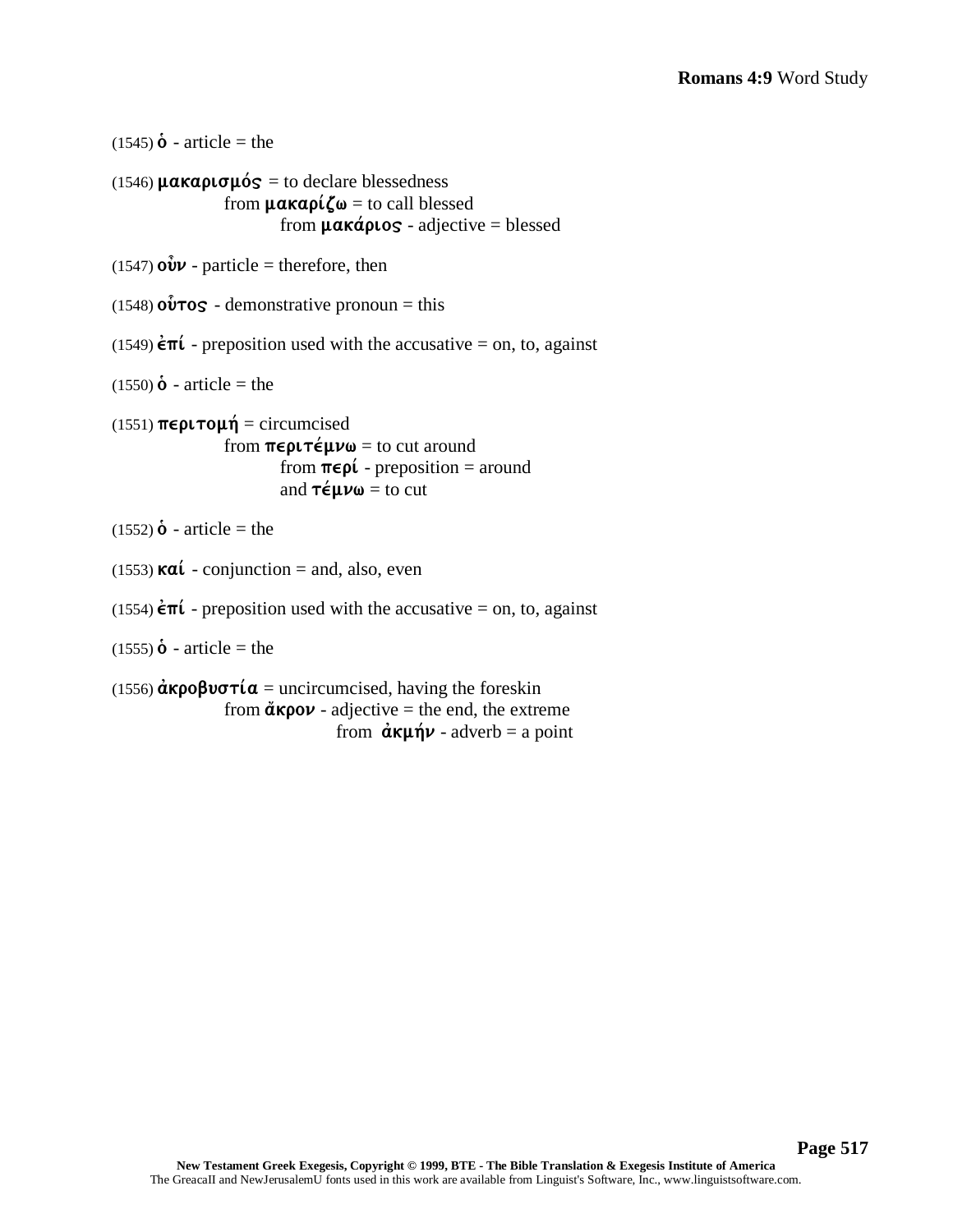#### **Romans 4:9** Diagram

**o μακαρισμος ούν ούτος έπι την περιτομην, η και έπι την ακροβυστίαν;**  $\lambda$ έγομεν γάρ [ὅτι] Ελογίσθη τ<u>ώ</u> Αβραάμ ή πίστις είς δικαιοσύνην.



**Page 518**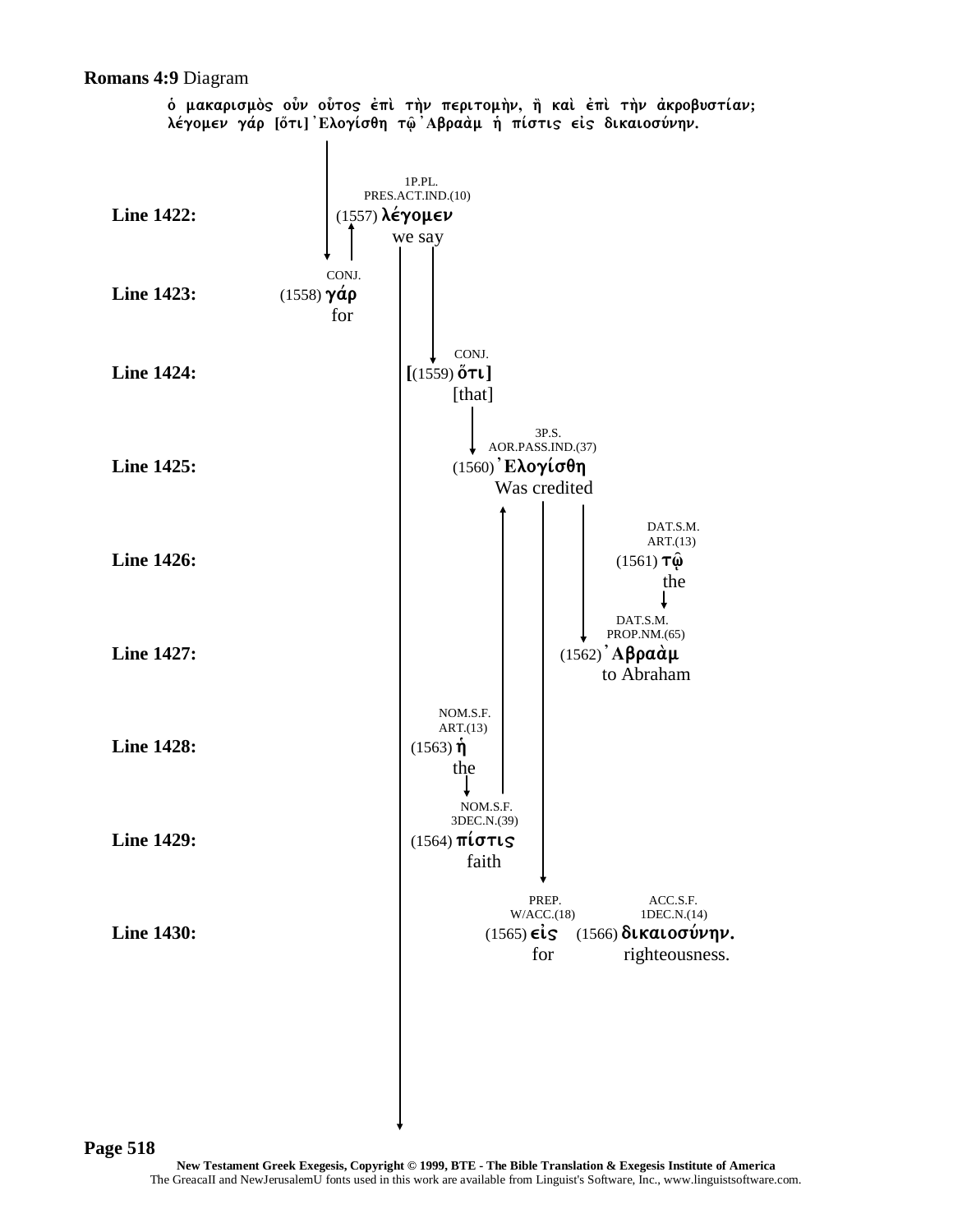$(1557)$   $\lambda \acute{\epsilon} \gamma \omega =$  to say, to speak (1558)  $\gamma \dot{\alpha} \rho$  - conjunction = for (1559)  $\ddot{\text{o}}$ T**l** - conjunction = that, because  $(1560)$  **loyi** $\zeta$ **ount** = to reckon, count, compute, calculate from  $\lambda$ *o* $\gamma$ **os** = word, saying, account  $(1561)$  **o** - article = the  $(1562)$  **A** $\beta \rho \alpha \dot{\alpha} \mu$  - Personal Name = Abraham  $(1563)$  $\dot{\textbf{o}}$  - article = the  $(1564)$   $\pi i \sigma \tau \iota$ s - faith from  $\pi \in \mathfrak{e} \Theta \omega =$  to persuade (1565)  $\epsilon$ **is** - preposition used with the accusative = to, unto, towards  $(1566)$   $\delta$ **katoo** $\nu$ n = righteousness from  $\delta$ *k***alos** = righteous, just, right from  $\delta(\kappa \eta)$  = judgment, execution of a sentence, punishment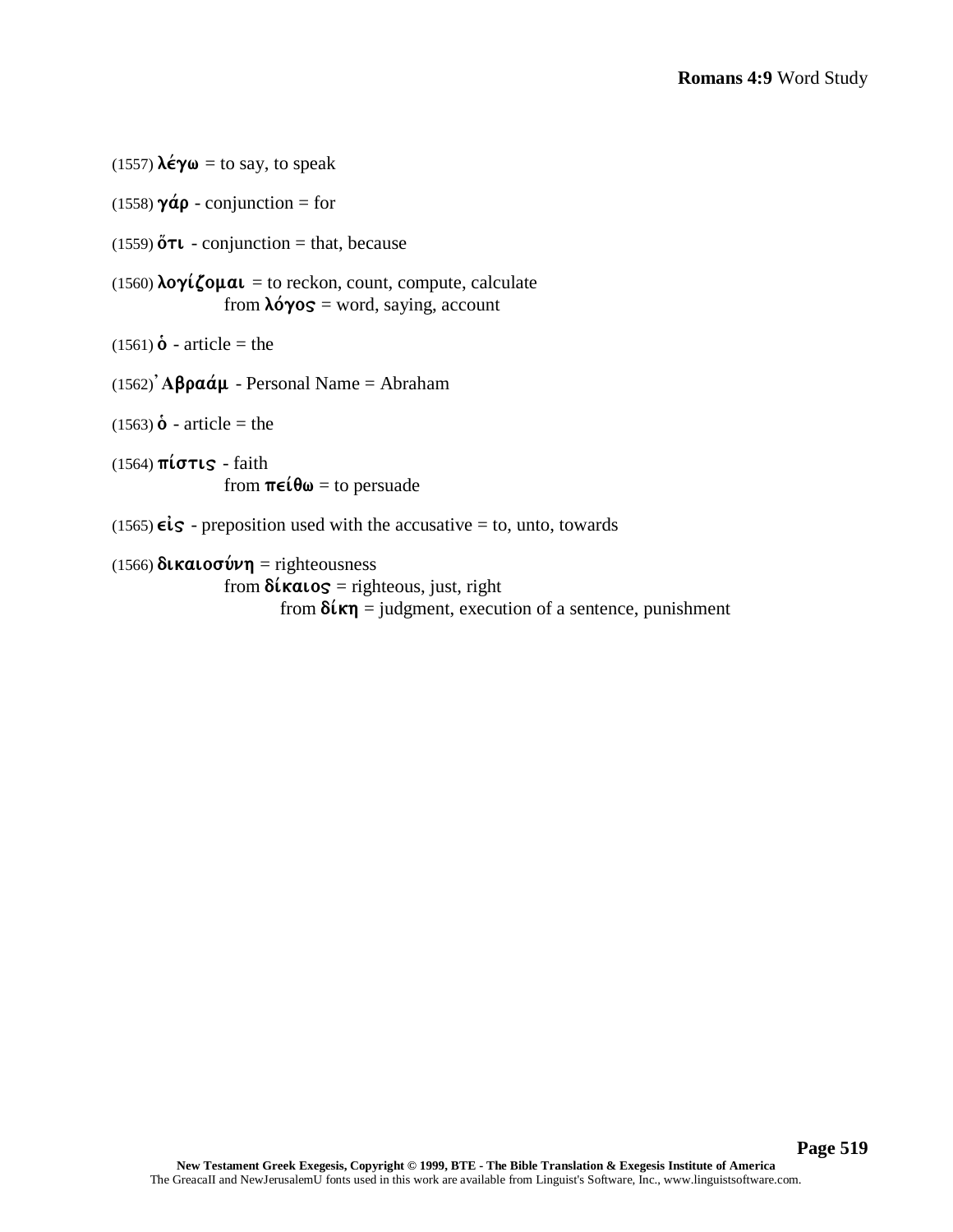

**Page 520**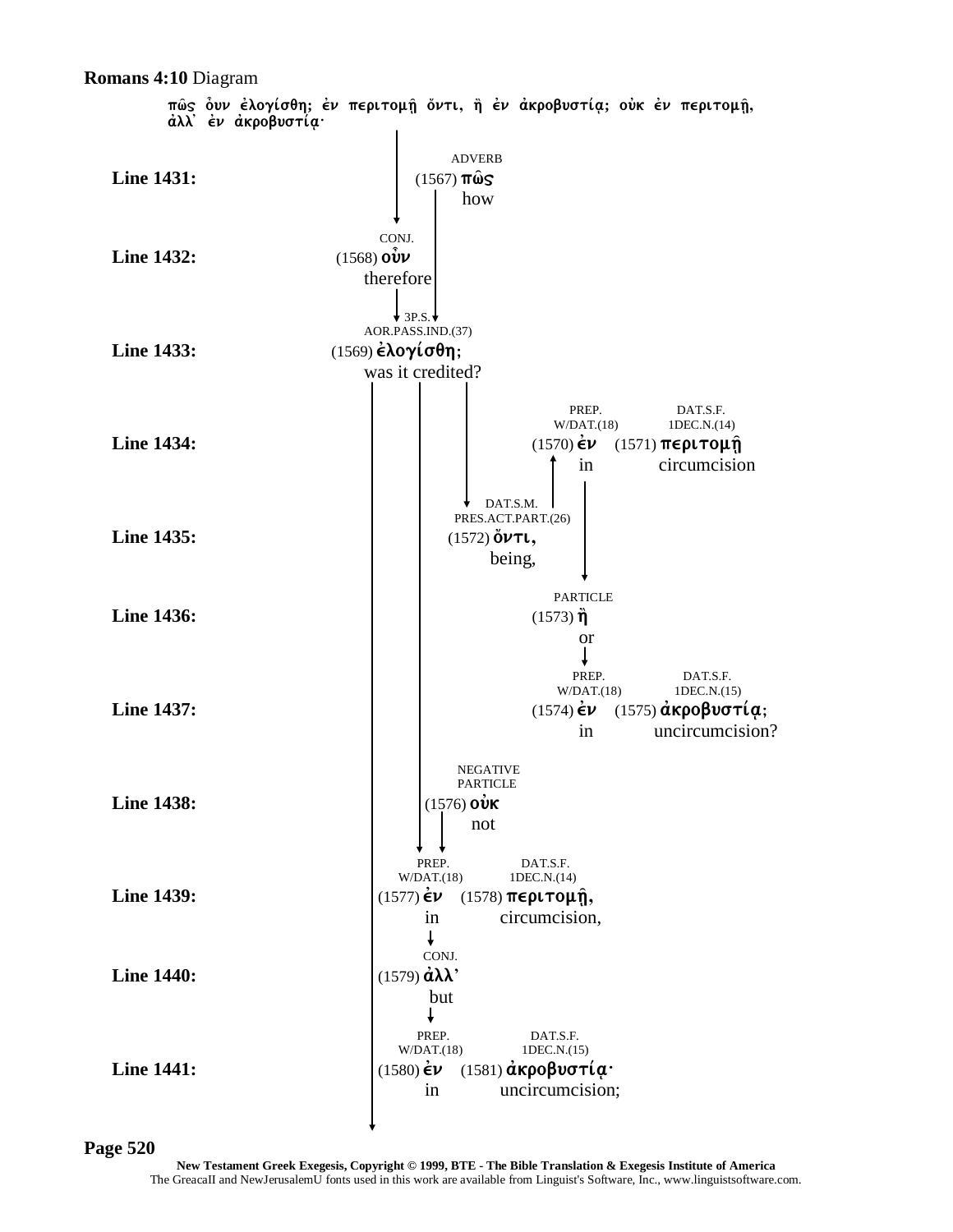```
(1567) \pi\hat{\omega}s - adverb = lest, how, in what way
(1568) \vec{ov} - particle = therefore, then
(1569) loyi\zetaount = to reckon, count, compute, calculate
                       from \lambda \acute{o} \gammaos = word, saying, account
(1570) \dot{\epsilon}\nu - preposition used with the dative = in
(1571) \pi \epsilon \rho \tau \sigma \mu \eta = circumcised
                       from \pi \epsilon \rho \iota \tau \dot{\epsilon} \mu \nu \omega = to cut around
                                    from \pi \in \rho \mathcal{L} - preposition = around
                                    and \tau \notin \mathfrak{u} \nu \omega = \text{to} \text{cut}(1572) \epsilon \mathbf{i} \mu \mathbf{i} = to be, exist
(1573)\dot{\mathbf{o}} - article = the
(1574) \acute{\epsilon}v - preposition used with the dative = in
(1575) \hat{\alpha}k\rho\theta \beta \nu \sigma \tau \hat{\iota} \alpha = uncircumcised, having the foreskin
                       from \angle \angle \angle adjective = the end, the extreme
                                    from \hat{\mathbf{a}}ku\hat{\mathbf{v}} - adverb = a point
(1576) \vec{\bf{v}} - negative particle = no, not
(1577) \dot{\epsilon}\nu - preposition used with the dative = in
(1578) \pi \epsilon \rho \tau \sigma \mu \eta = circumcised
                       from \pi \epsilon \rho \iota \tau \dot{\epsilon} \mu \nu \omega = to cut around
                                    from \pi \in \rho \mathcal{L} - preposition = around
                                    and \tau \notin \mathfrak{u} \nu \omega = \text{to cut}(1579) \dot{\alpha}\lambda\lambda\dot{\alpha} - conjunction = but
(1580) \dot{\epsilon}v - preposition used with the dative = in
(1581) \hat{\alpha}k\rho\theta \nu \sigma \tau \hat{\alpha} = uncircumcised, having the foreskin
                        from \angle d\mathbf{K}pov - adjective = the end, the extreme
                                    from \hat{\alpha}ku\hat{\gamma} - adverb = a point
```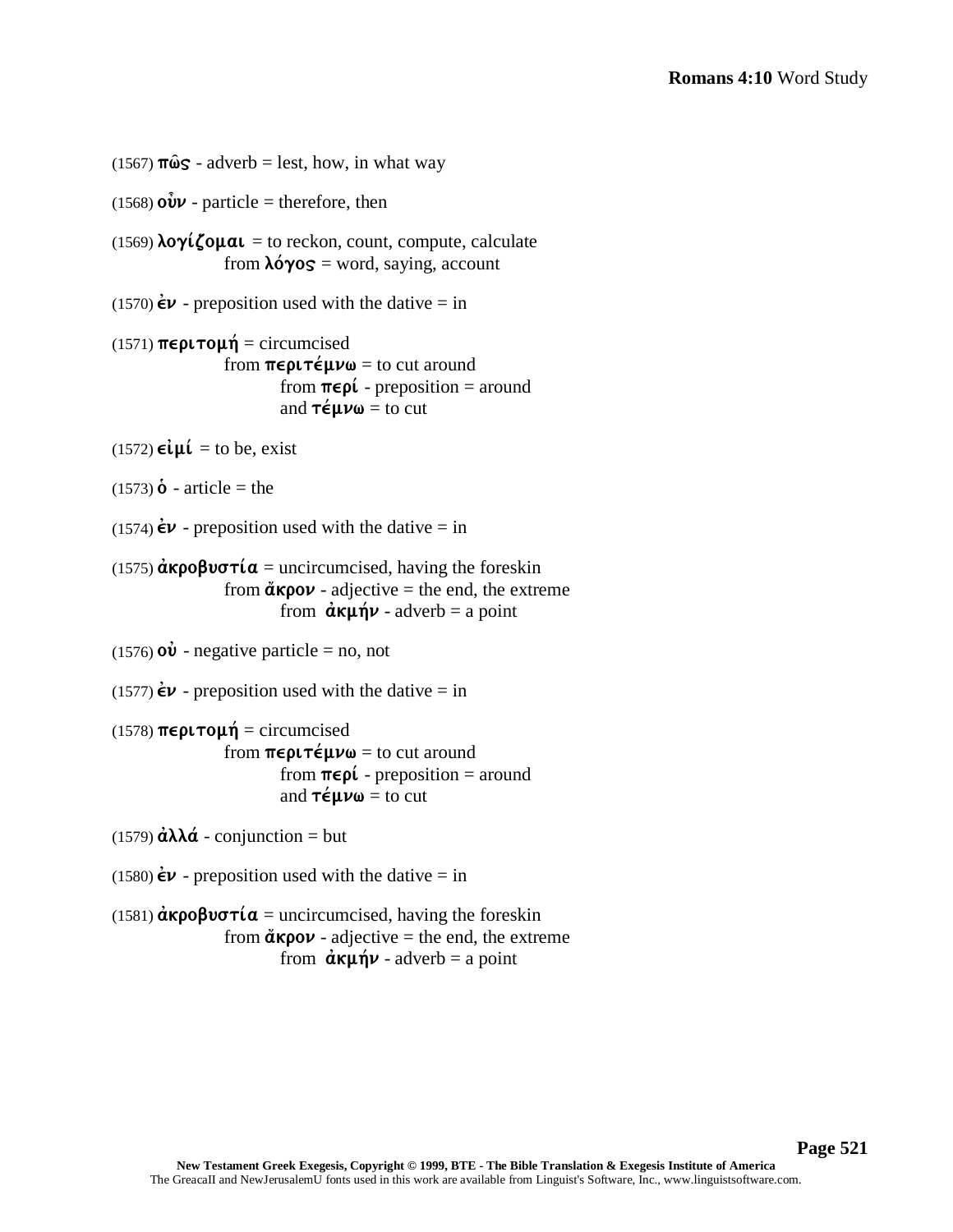#### **Romans 4:11** Diagram

**καί σημεΐον έλαβε(ν) περιτομής, σφραγίδα τής δικαιοσύνης τής πίστεως** της εν τη ακροβυστία είς το είναι αυτον πατέρα πάντων των πιστευόντων  $\delta t$  *α*κροβυστίας, είς το λογισθήναι και αύτοις την δικαιοσύνην·

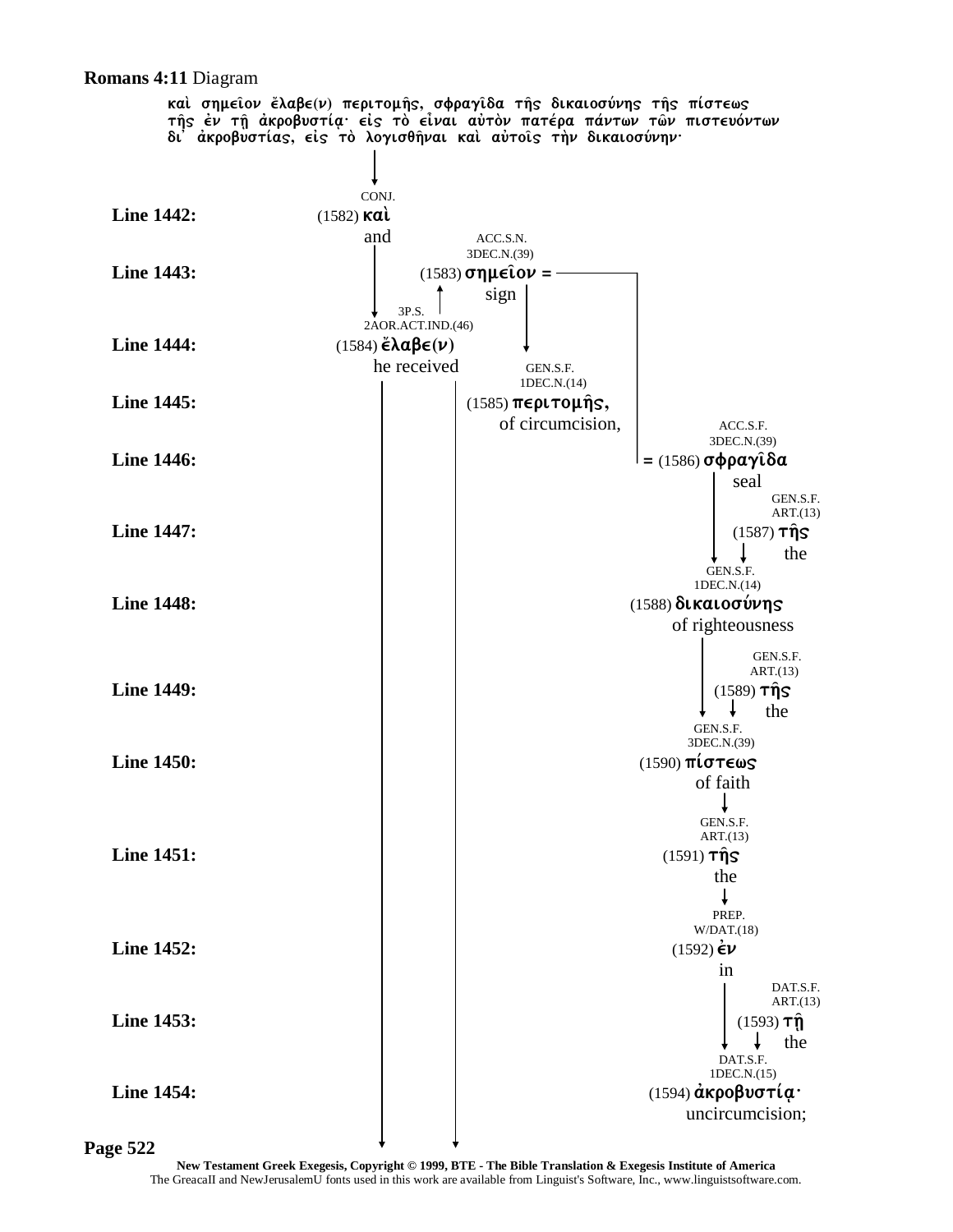```
(1582) \kappa a\hat{i} - conjunction = and, also, even
(1583) \sigma\eta \mu \epsilon \hat{i} \sigma \nu = a \text{ sign, a} miracle
                       from \sigmanuggle \alpha = to signify
                                    from \sigma \hat{\eta} \mu \alpha = a mark
(1584) \lambda \alpha \mu \beta \dot{\alpha} \nu \omega = to take, to receive
(1585) \pi \epsilon \rho \tau \sigma \mu \eta = circumcised
                       from \pi \epsilon \rho \iota \tau \dot{\epsilon} \mu \nu \omega = to cut around
                                    from \pi \in \rho \mathcal{L} - preposition = around
                                    and \tau \notin \mu \nu \omega = to cut
(1586) \sigma \phi \rho \alpha \gammais = a seal, a stamp, a signet
                       from \phi \rho \acute{\alpha} \sigma \sigma \omega = to block up, to stop
                                   from \phi \rho \dot{\eta} \nu = to fence, to enclose
(1587) \dot{\mathbf{0}} - article = the
(1588) \deltakaloov\eta = righteousness
                       from \deltakalos = righteous, just, right
                                    from \delta(\kappa \eta) = judgment, execution of a sentence, punishment
(1589) o - article = the
(1590) \pi \omega \tau \omega - faith
                       from \pi \in \mathfrak{so} = to persuade
(1591) \dot{\mathbf{0}} - article = the
(1592) \dot{\epsilon} \nu - preposition used with the dative = in
(1593) \dot{\mathbf{0}} - article = the
(1594) \hat{\alpha}k\rho\sigma \beta \nu \sigma \tau \hat{\alpha} = uncircumcised, having the foreskin
                       from \angle \angle \angle adjective = the end, the extreme
                                    from \hat{\alpha}ku\hat{\gamma} - adverb = a point
```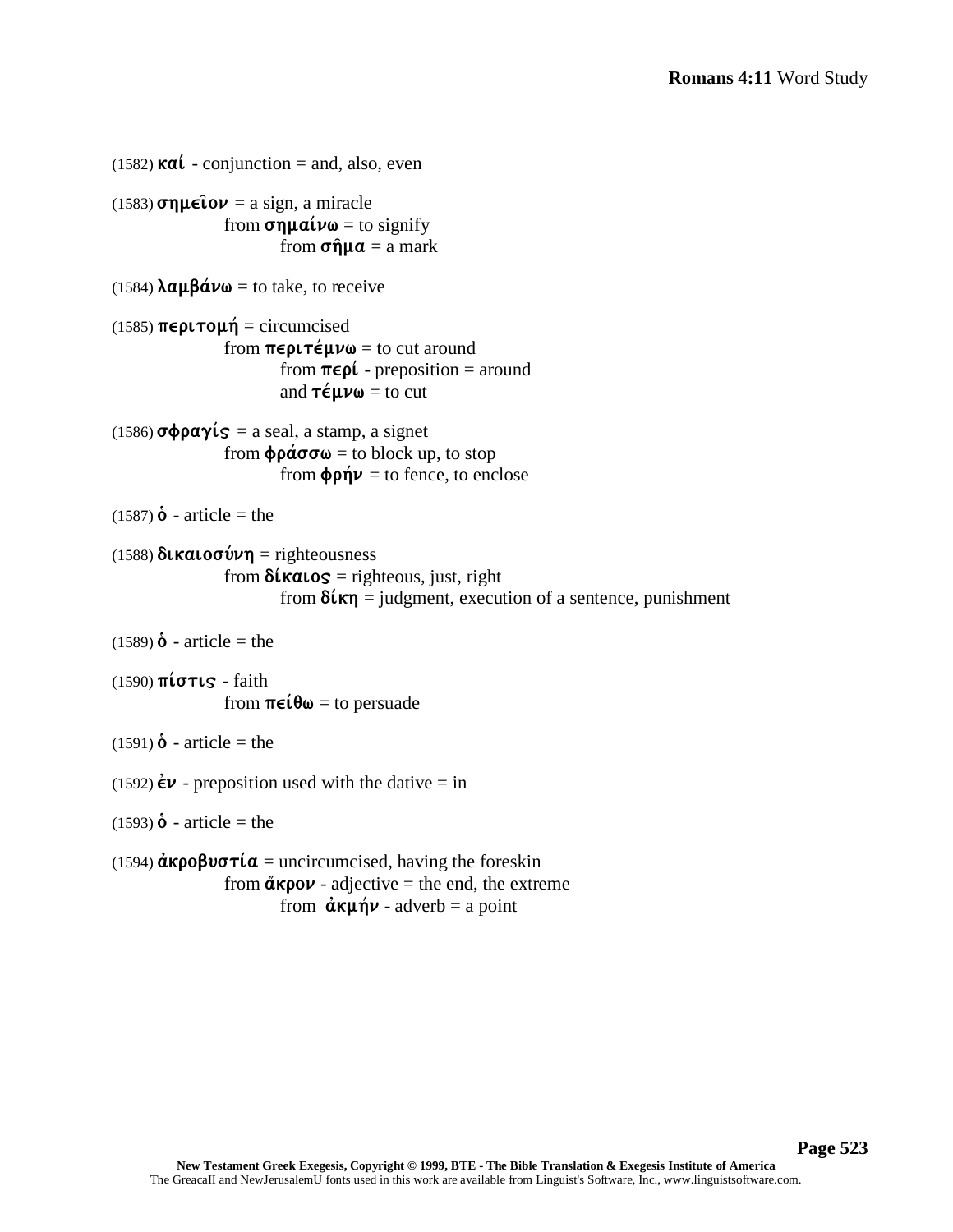#### **Romans 4:11** Diagram

**καί σημεΐον έλαβε(ν) περιτομής, σφραγίδα τής δικαιοσύνης τής πίστεως τής ἐν τή ἀκροβυστία· εἰς τὸ εἰναι αὐτὸν πατέρα πάντων τῶν πιστευόντων δι' ἀκροβυστίας, εἰς τὸ λογισθῆναι καὶ αὐτοῖς τὴν δικαιοσύνην<sup>.</sup>** 

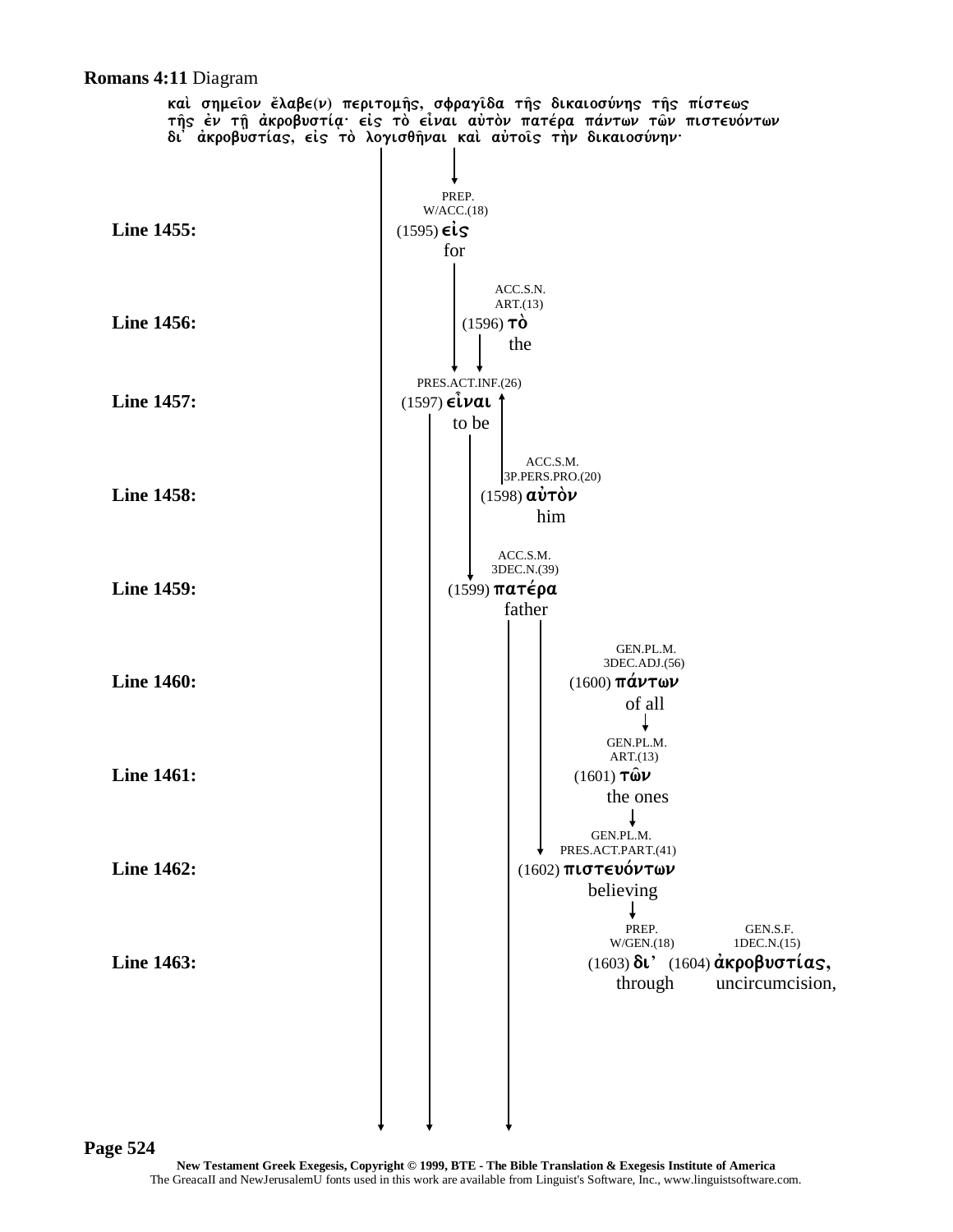(1595)  $\epsilon$ **is** - preposition used with the accusative = to, unto, towards

 $(1596)$  **o** - article = the

 $(1597)$   $\epsilon \mathbf{i} \mu \mathbf{i} =$  to be, exist

 $(1598)$   $\alpha \dot{\nu} \tau \dot{\sigma}$  - third person personal pronoun = he, she, it

(1599)  $\pi a \tau \eta \rho$  = father; a male ancestor

 $(1600)$   $\pi \hat{a}$ s - adjective = all, every

 $(1601) \dot{\mathbf{0}}$  - article = the

(1602)  $\pi \iota \sigma \tau \in \mathfrak{v} \omega$  = to believe, to be persuaded from  $\pi i \sigma \tau i s = \text{faith}$ from  $\pi \in \mathfrak{e} \Theta \omega$  = to persuade

(1603)  $\delta \alpha$  - preposition used with the genitive = through

(1604)  $\hat{\alpha}$ **k** $\rho$  $\theta \hat{\nu}$  $\sigma \tau \hat{\iota}$  $\alpha$  = uncircumcised, having the foreskin from  $\angle \angle \angle$  adjective = the end, the extreme from  $\hat{\alpha}$ **ku** $\hat{\gamma}$  - adverb = a point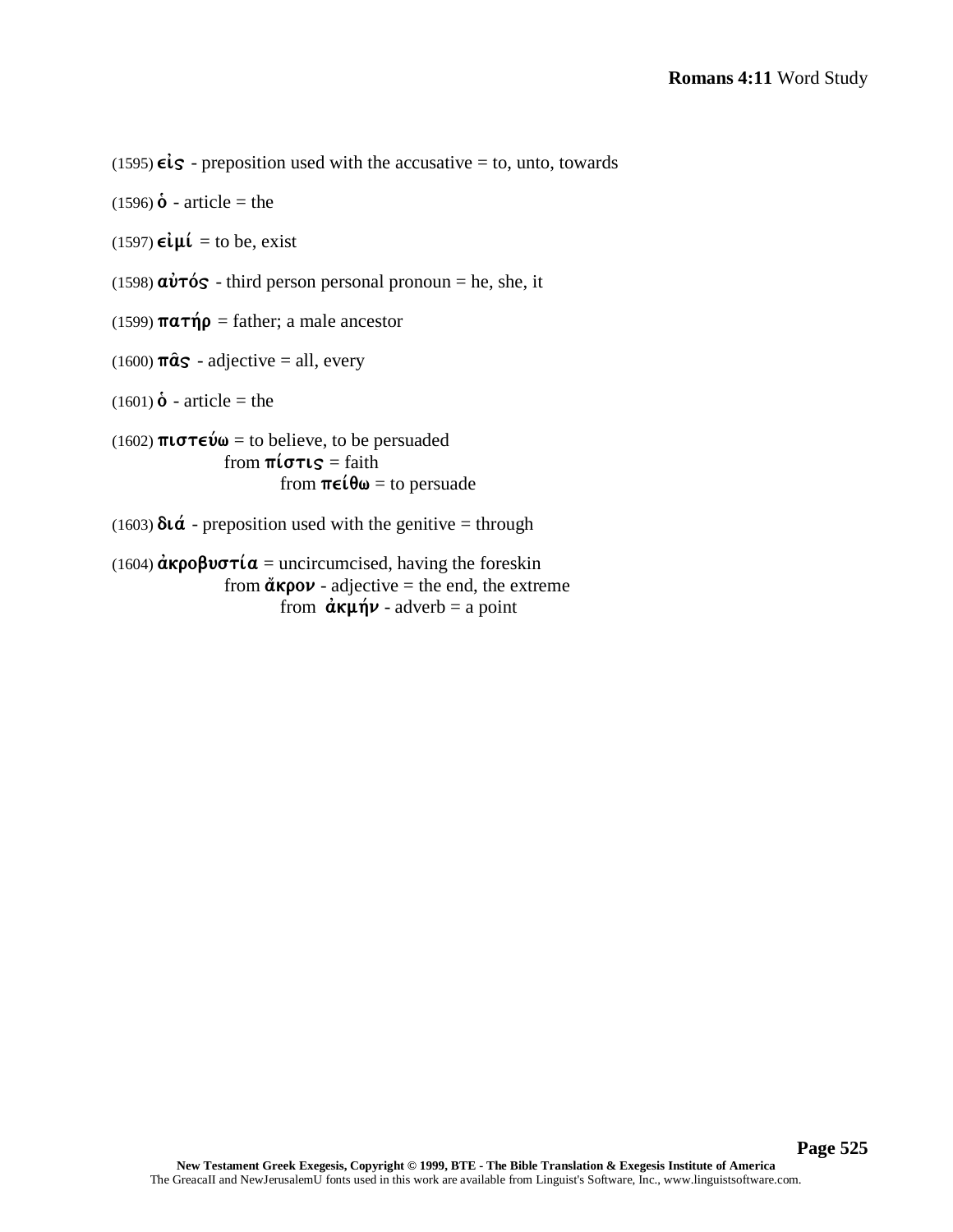#### **Romans 4:11** Diagram

**καὶ σημεῖον ἔλαβε(ν) περιτομῆς, σφραγῖδα τῆς δικαιοσύνης τῆς πίστεως τής ἐν τή ἀκροβυστία· εἰς τὸ εἰναι αὐτὸν πατέρα πάντων τῶν πιστευόντων δι' ἀκροβυστίας, εἰς τὸ λογισθῆναι καὶ αὐτοῖς τὴν δικαιοσύνην<sup>.</sup>** 

 $\overline{\phantom{a}}$ 

 $\mathbf{I}$ 

 $\mathbf{I}$ 

| <b>Line 1464:</b> | PREP.<br>W/ACC.(18)<br>$\star$ (1605) $\epsilon$ is<br>for                     |
|-------------------|--------------------------------------------------------------------------------|
| Line 1465:        | ACC.S.N.<br>ART.(13)<br>$(1606)$ TÒ<br>the                                     |
| <b>Line 1466:</b> | AOR.PASS.INF.(50)<br>$(1607)$ λογισθήναι<br>to be credited                     |
| Line 1467:        | CONJ.<br>$(1608)$ kat<br>also                                                  |
| <b>Line 1468:</b> | DAT.PL.M.<br>3P.PERS.PRO.(20)<br>$(1609)$ $\alpha\dot{\nu}\tau$ οις<br>to them |
| <b>Line 1469:</b> | ACC.S.F.<br>ART.(13)<br>$(1610)$ τήν<br>the                                    |
| <b>Line 1470:</b> | $\mbox{ACC.S.F.}$<br>1DEC.N.(14)<br>(1611) δικαιοσύνην·<br>righteousness;      |
|                   |                                                                                |
|                   |                                                                                |
|                   |                                                                                |
| ge 526            |                                                                                |

Pag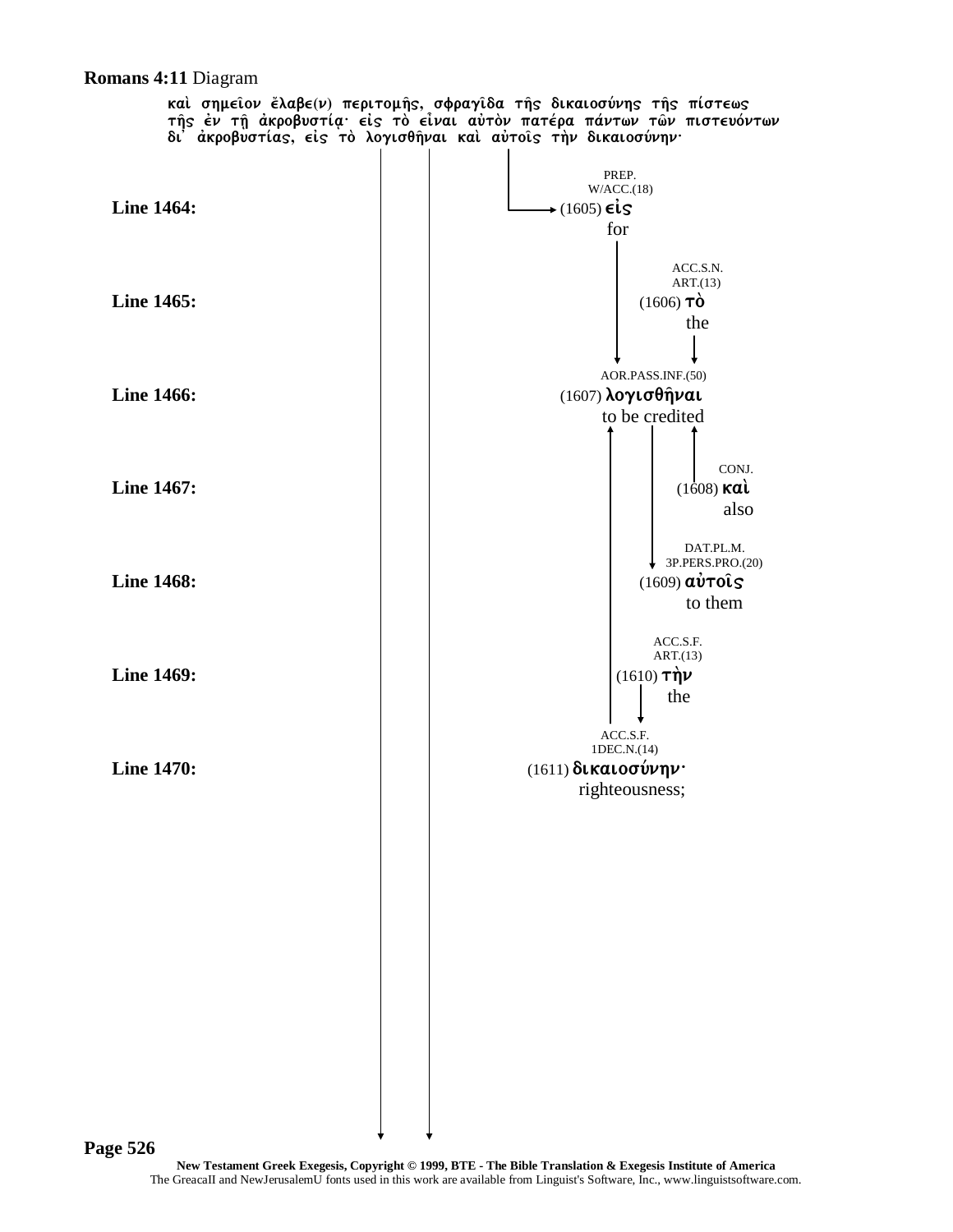(1605)  $\epsilon$ **is** - preposition used with the accusative = to, unto, towards

 $(1606)$  **o** - article = the

 $(1607) \lambda o \gamma i \zeta o \mu a \iota =$  to reckon, count, compute, calculate from  $\lambda$ *o* $\gamma$ *os* = word, saying, account

(1608)  $\kappa a\hat{i}$  - conjunction = and, also, even

(1609)  $\vec{a}\vec{v}\tau\vec{b}\vec{s}$  - third person personal pronoun = he, she, it

 $(1610) \dot{\mathbf{0}}$  - article = the

 $(1611)$   $\delta$ *katoov* $\nu$ **n** = righteousness from  $\delta$ *kalos* = righteous, just, right from  $\delta \mathbf{k} \eta$  = judgment, execution of a sentence, punishment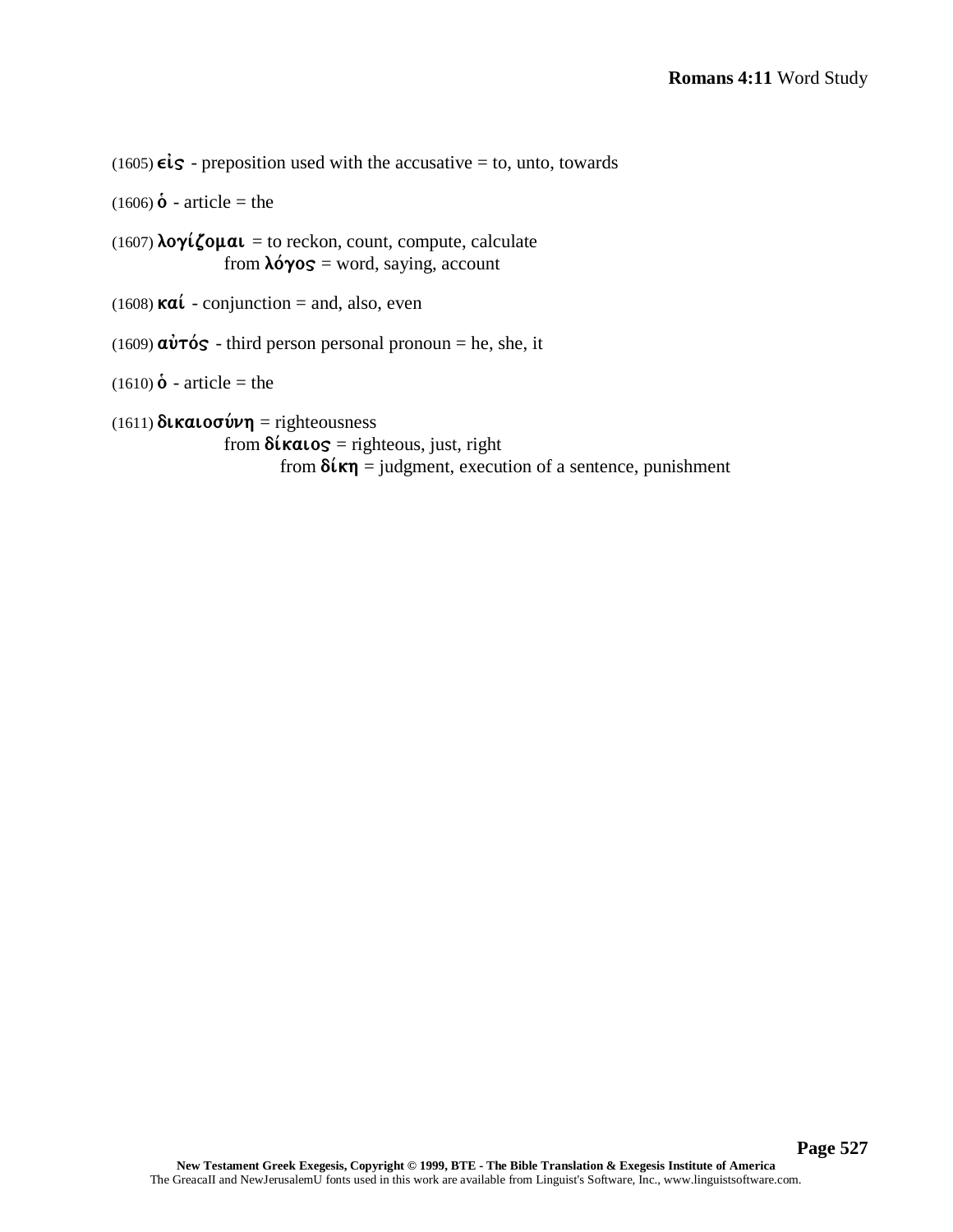

**Page 528**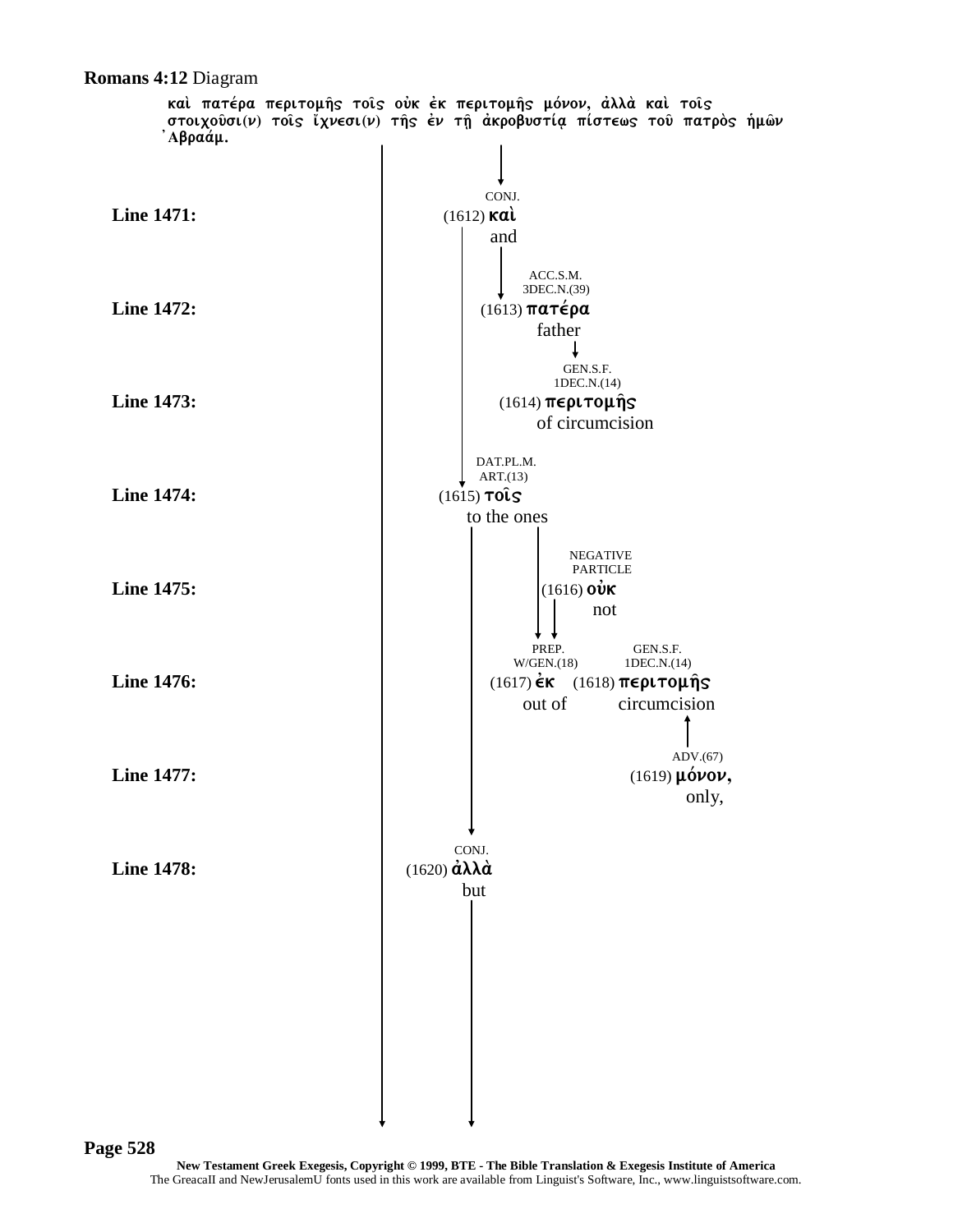```
(1612) \kappa \alpha' - conjunction = and, also, even
(1613) \pi a \tau \eta \rho = father; a male ancestor
(1614) \pi \epsilon \rho \iota \tau o \mu \eta = circumcised
                        from \pi \epsilon \rho \iota \tau \notin \mu \nu \omega = to cut around
                                     from \pi \in \rho \mathfrak{t} - preposition = around
                                     and \tau \notin \mu \nu \omega = to cut
(1615) \hat{b} - article = the
(1616) \vec{\bf o} - negative particle = no, not
(1617) \mathbf{\dot{\epsilon}}\mathbf{\kappa} - preposition used with the genitive = out of, from
(1618) \pi \epsilon \rho \tau \sigma \mu \eta = circumcised
                        from \pi \in \rho \cup \pi \in \mu \cup \omega = to cut around
                                     from \pi \in \rho \mathcal{L} - preposition = around
                                     and \tau \notin \mu \nu \omega = to cut
(1619) \muóvov - adverb = only, alone
(1620) \hat{\mathbf{d}} \lambda \lambda \hat{\mathbf{d}} - conjunction = but
```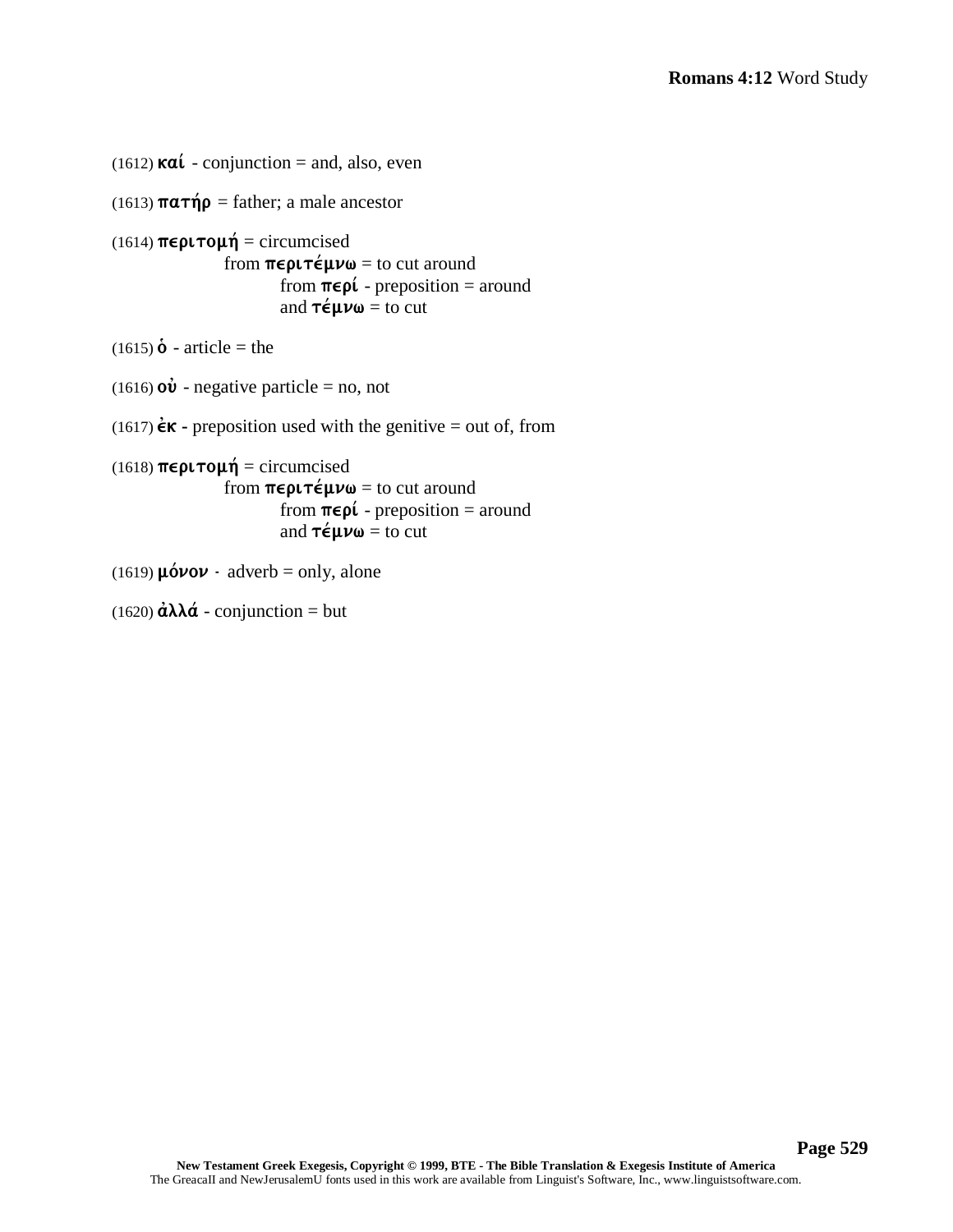

**Page 530** 

**New Testament Greek Exegesis, Copyright © 1999, BTE - The Bible Translation & Exegesis Institute of America** The GreacaII and NewJerusalemU fonts used in this work are available from Linguist's Software, Inc., www.linguistsoftware.com.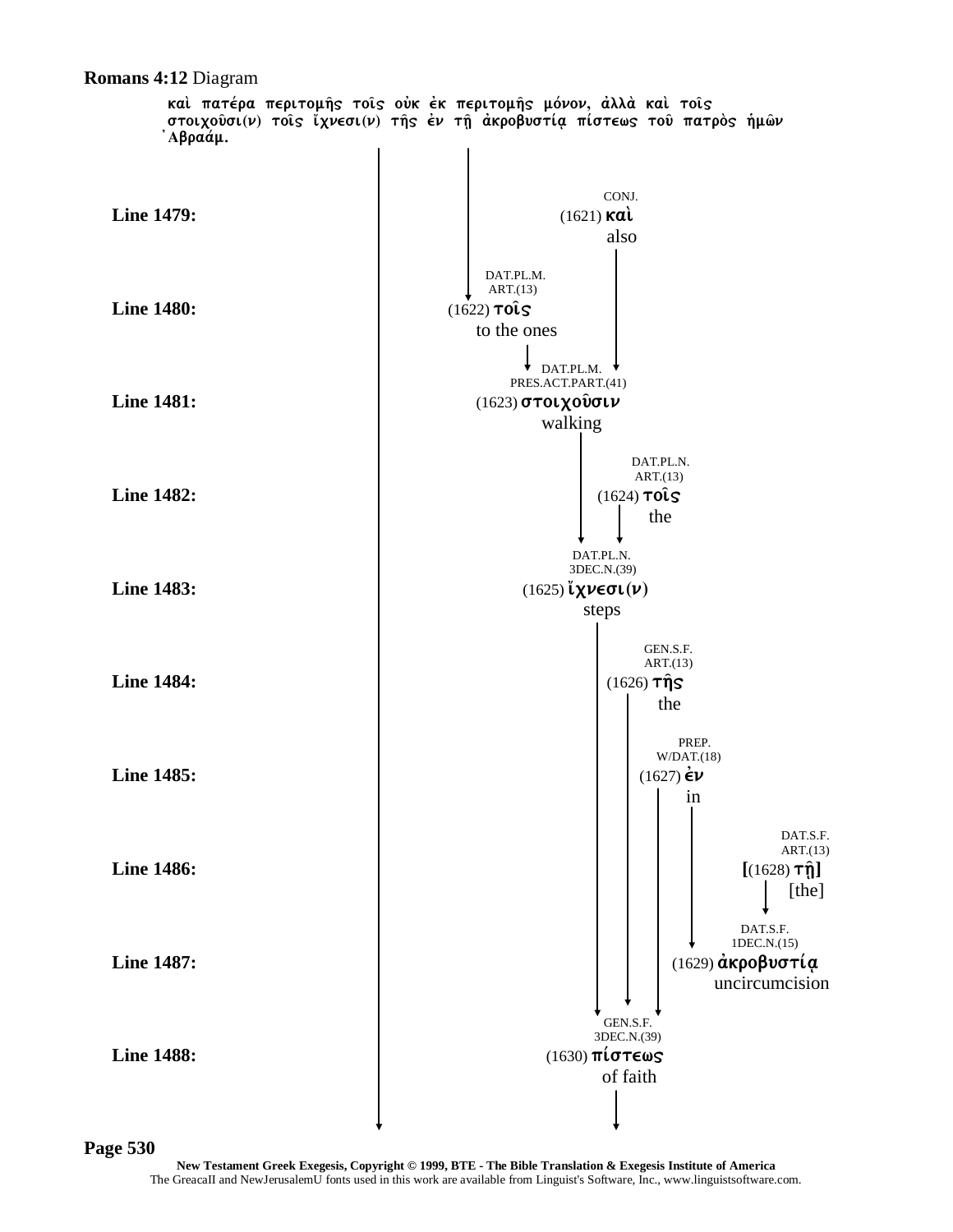```
(1621) kai - conjunction = and, also, even
(1622) \dot{\mathbf{0}} - article = the
(1623) \sigma \tau o \iota \chi \epsilon \omega = to walk straight, to proceed in a row like soldiers marching
(1624)\dot{\textbf{o}} - article = the
(1625)i\chi \nuos = footprint, step, track
                     \mathring{\eta}k\omega = to come, to arrive, to be present
(1626) o - article = the
(1627) \dot{\epsilon} \nu - preposition used with the dative = in
(1628) o - article = the
(1629) \hat{\alpha}k\rho\theta \nu \sigma \tau \hat{\alpha} = uncircumcised, having the foreskin
                     from \angle \angle \angle adjective = the end, the extreme
                                from \dot{a} \kappa \mu \dot{\eta} \nu - adverb = a point
(1630) \pi i \sigma \tau \iotas - faith
                     from \pi \in \mathfrak{e} \Theta \omega = to persuade
```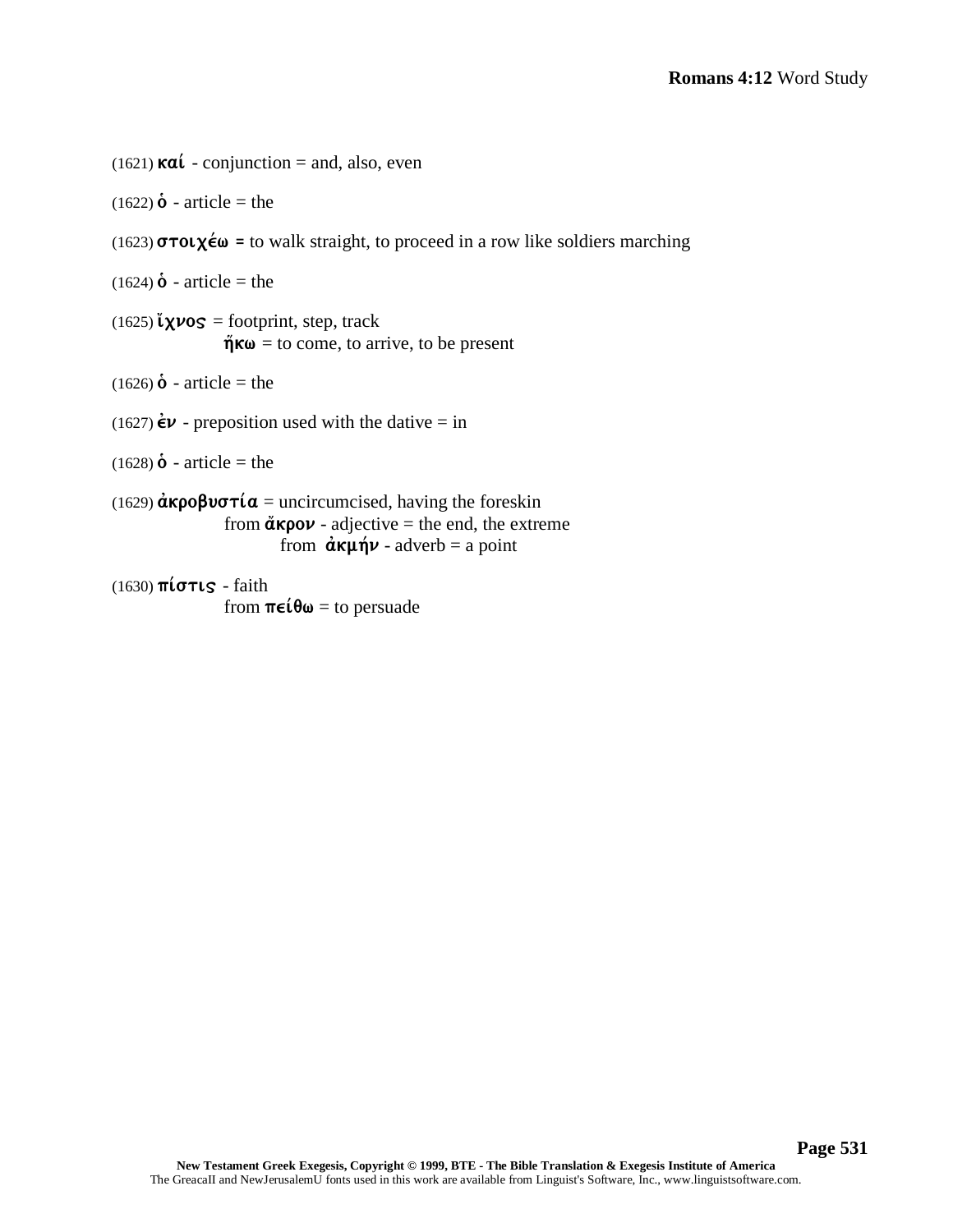#### **Romans 4:12** Diagram

**καί πατέρα περιτομής τοις ούκ έκ περιτομής μόνον, άλλά καί τοις**  $\sigma$ τοιχούσι(ν) τοις ίχνεσι(ν) της έν τη ακροβυστία πίστεως του πατρος ημών  $\delta$ <sup>λ</sup>βραάμ.

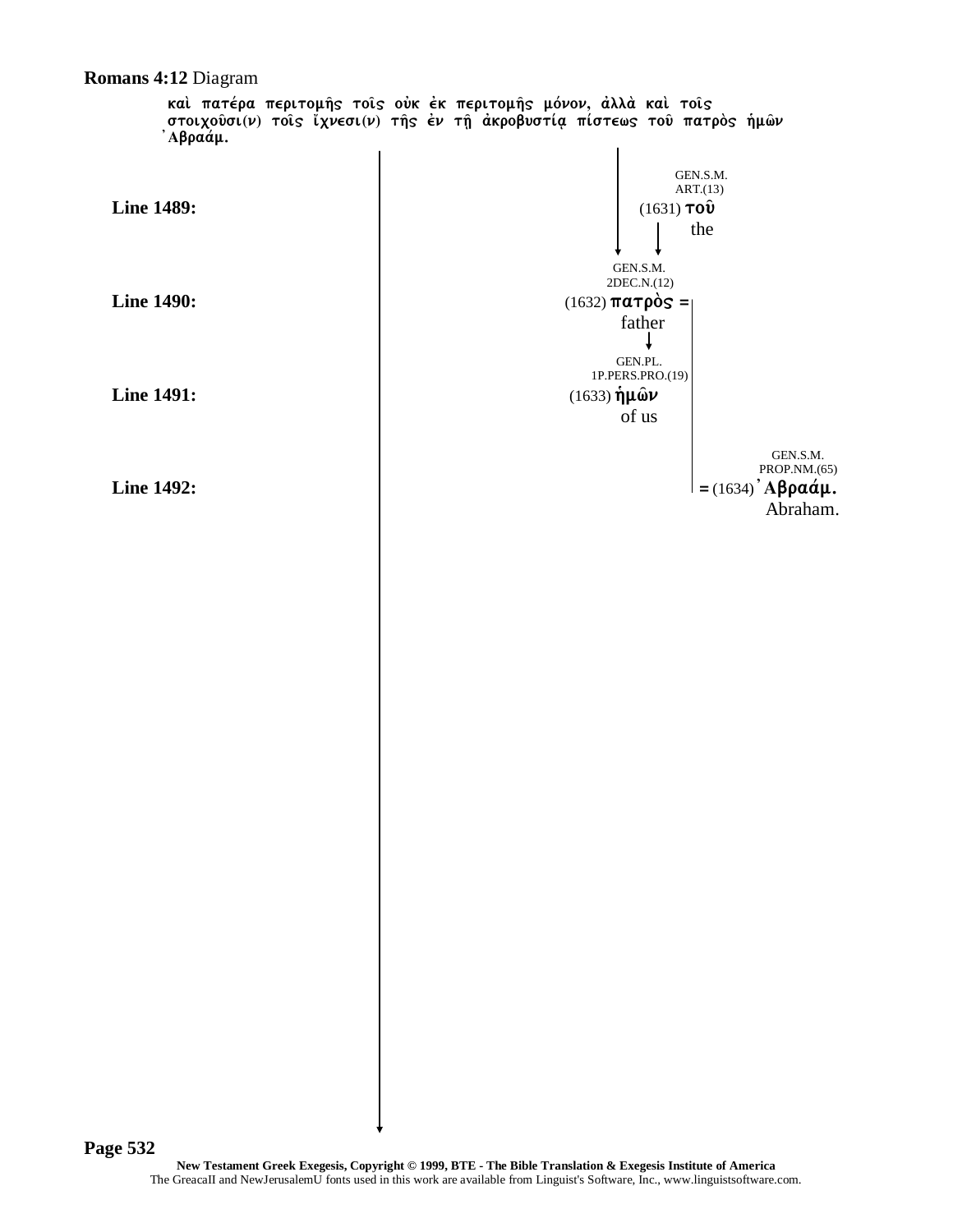- $(1631) \dot{\mathbf{0}}$  article = the
- (1632)  $\pi \alpha \tau \eta \rho$  = father; a male ancestor
- (1633)  $\dot{\epsilon} \gamma \dot{\omega}$  first person personal pronoun = I
- (1634)  $\mathbf{A}\boldsymbol{\beta}$ **paáµ** Personal Name = Abraham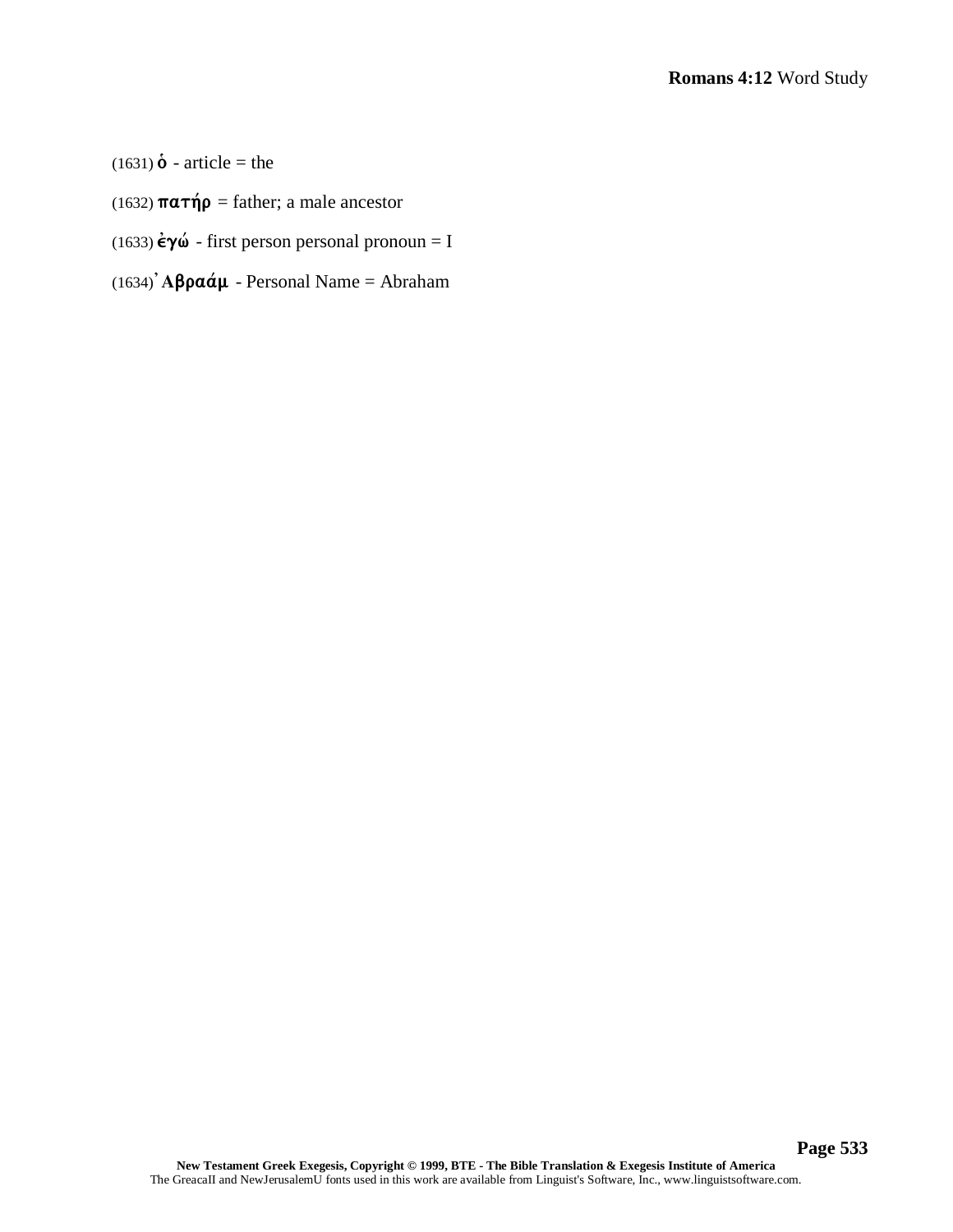

**Romans 4:13** Diagram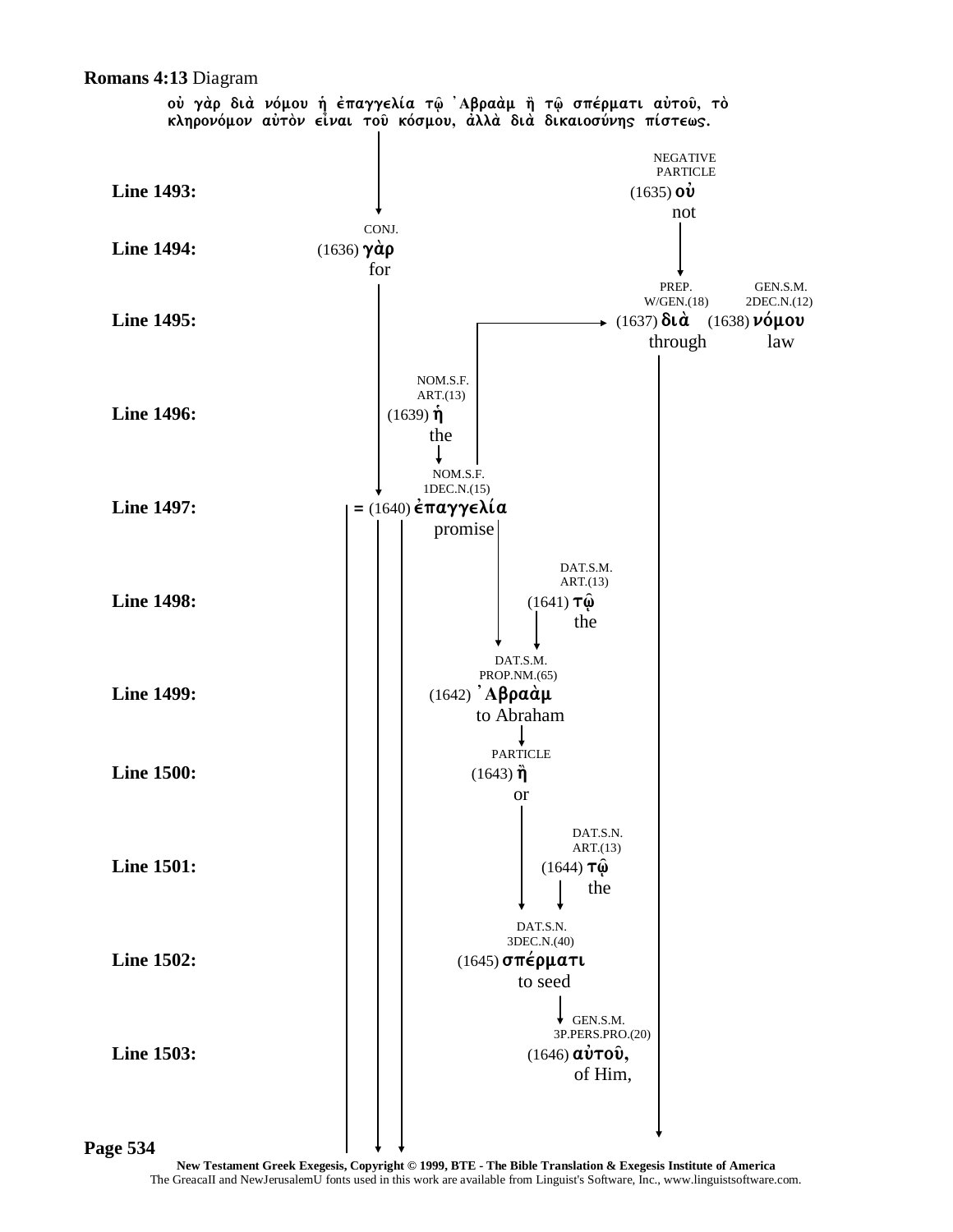```
(1635) \vec{ov} - negative particle = no, not
(1636) \gammaáp - conjunction = for
(1637) \delta \mathbf{u} \, \dot{\mathbf{a}} - preposition used with the genitive = through
(1638) \nuó\muos = a law, a command, anything established
(1639) o - article = the
(1640)\epsilon \pi a \gamma \gamma \epsilon \lambda (a = a \text{ promise}, a \text{message})from \epsilon \pi a \gamma \gamma \epsilon \lambda \lambda o \mu a \iota = to announce, make a promise
                                  from \dot{\epsilon}\pi\acute{\iota} - preposition = upon
                                  and \ddot{\alpha}\gamma\gamma\epsilon\lambdao\varsigma = angel, messenger
(1641) o - article = the
(1642) Aβραάμ - Personal Name = Abraham
(1643) \mathbf{\dot{\eta}} - particle used as a conjunction = or
(1644) o - article = the
(1645) \sigma \pi \acute{\epsilon} \rho \mu \alpha = seed
                      from \sigma \pi \epsilon \omega = to sow, scatter, seed
```
(1646)  $\vec{a}\vec{v}\tau\vec{o}s$  - third person personal pronoun = he, she, it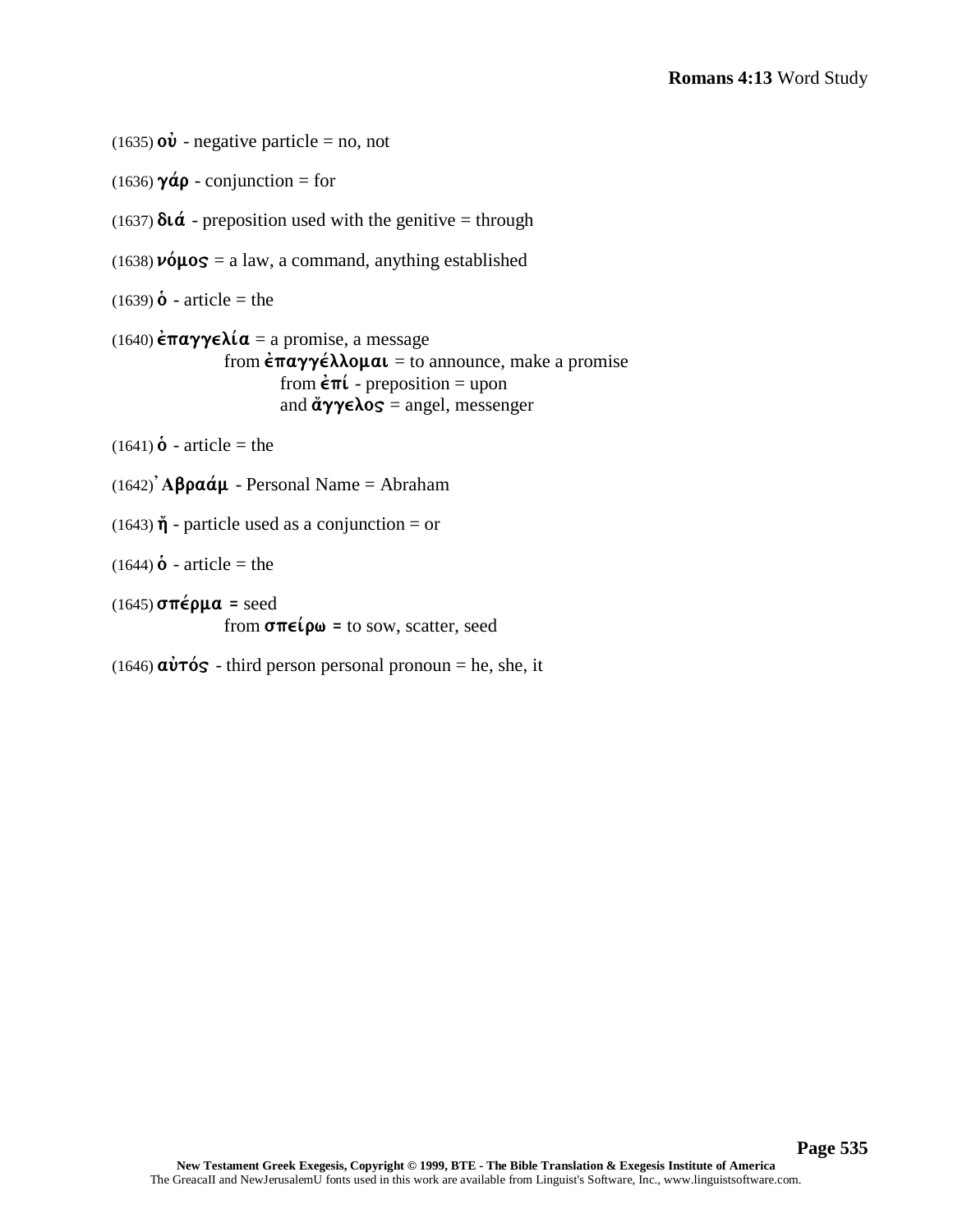#### **Romans 4:13** Diagram

oύ γάρ διά νόμου ή έπαγγελία τω 'Αβραάμ ή τω σπέρματι αύτου, τό **κληρονόμον αύτον είναι του κόσμου, άλλα δια δικαιοσύνης πίστεως.** 



**Page 536**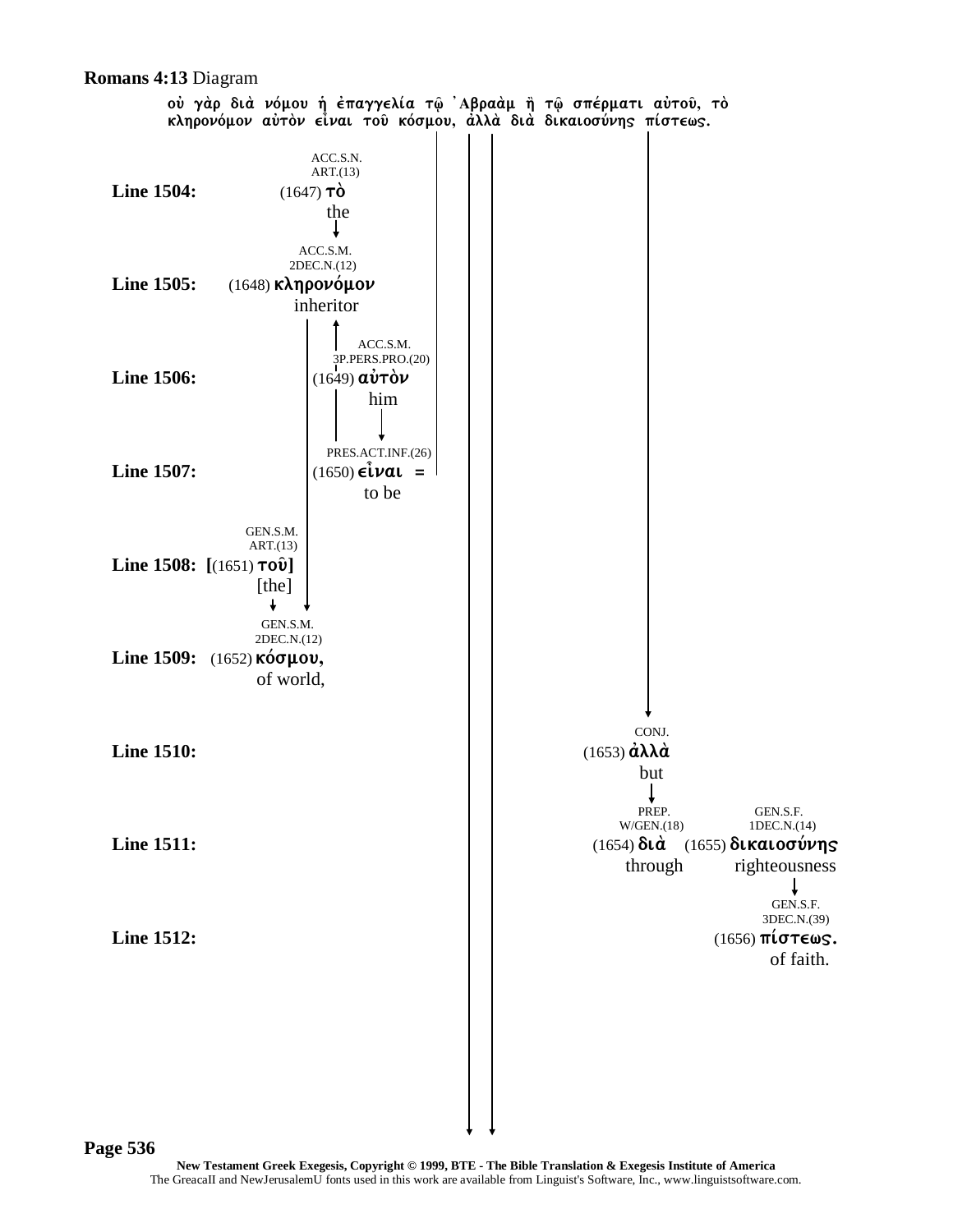```
(1647) \dot{\mathbf{0}} - article = the
(1648) k\lambdan\rhoo\nuó\muo\varsigma = an inheritor; one who receives by lot
                                from \kappa\lambda\hat{\eta}pos = a lot, an object used in drawing lots - a piece of wood
                                and \nuoµo\sigma = law
(1649) \alpha \dot{\nu} \tau \dot{\sigma} - third person personal pronoun = he, she, it
(1650) \epsilon \mathbf{i} \mu \mathbf{i} = to be, exist
(1651) \hat{b} - article = the
(1652) \kappa \acute{o} \sigma \muos = world; arrangement, order, decoration
(1653) \hat{\mathbf{a}} \lambda \lambda \hat{\mathbf{a}} - conjunction = but
(1654) \delta \alpha - preposition used with the genitive = through
(1655) \deltakatoo\nun = righteousness
                     from \deltakalos = righteous, just, right
                                from \delta \mathbf{k} \mathbf{\eta} = judgment, execution of a sentence, punishment
(1656) \pi \omega \tau \omega - faith
```
from  $\pi \in \mathfrak{e} \Theta \omega =$  to persuade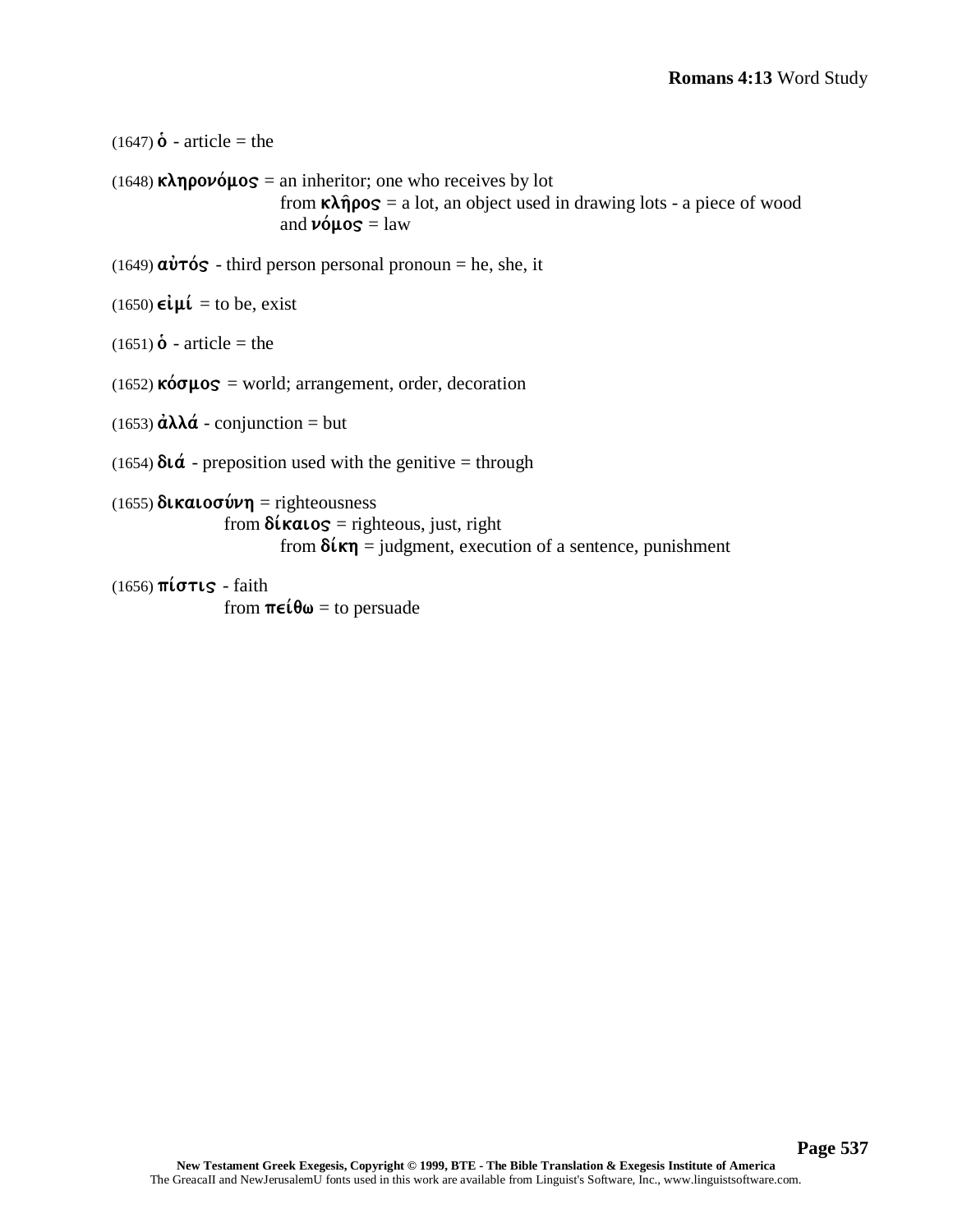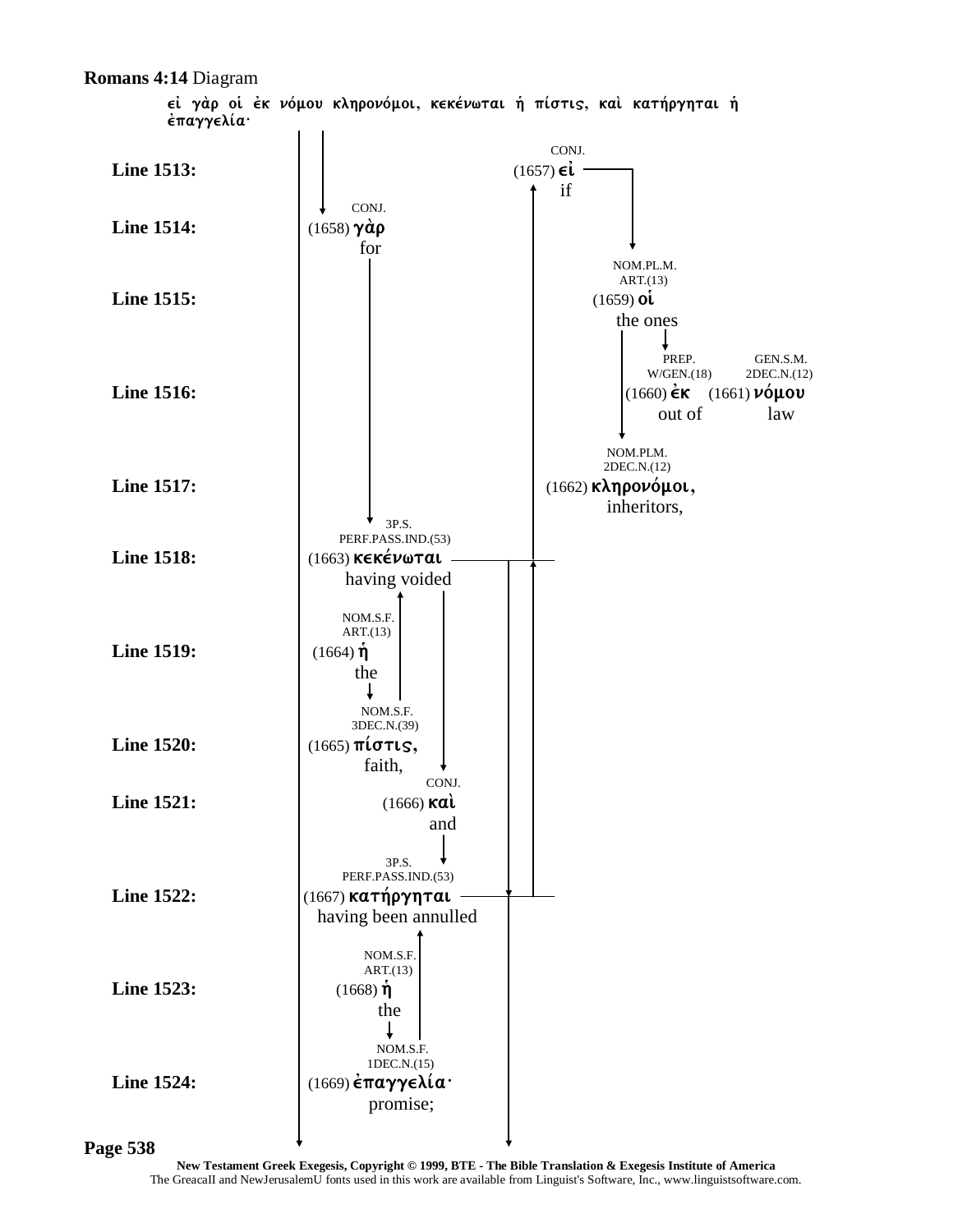```
(1657) \epsilon \hat{i} - conjunction = if
(1658) \gamma \dot{\alpha} \rho - conjunction = for
(1659) o - article = the
(1660) \acute{\epsilon}K - preposition used with the genitive = out of, from
(1661) \nuó\muos = a law, a command, anything established
(1662) k\lambdan\rhoo\nu\phi\muo\varsigma = an inheritor; one who receives by lot
                      from \kappa\lambda\hat{\eta}\rho o\varsigma = a lot, an object used in drawing lots - a piece of wood
                      and \nub\muos = law
(1663) \mathbf{K}\in\mathbf{V}\acute{o}\omega = to empty, of none effect, to void
                      from \kappa \in \nu \circ s - adjective = empty, vain, devoid of truth
(1664)\dot{\textbf{o}} - article = the
(1665) \pi \omega \tau \omega - faith
                      from \pi \in \mathfrak{e} \Theta \omega = to persuade
(1666) \kappa a\hat{i} - conjunction = and, also, even
(1667) katapyé\omega = to make inactive or inoperative
                      from \kappa a \tau \acute{a} - preposition = against, down
                      and \dot{\alpha} \rho \gamma \dot{\epsilon} \omega = to be idle, inactive
                                 from \dot{\alpha}p\gammaos - adjective = idle, without work
                                            from a as a negative particle
                                            and \epsilon \rho \gamma o \nu = to work
(1668) o - article = the
(1669) \epsilon \pi a \gamma \gamma \epsilon \lambda a = a promise, a message
                      from \epsilon \pi a \gamma \gamma \epsilon \lambda \lambda o \mu a \iota = to announce, make a promise
                                 from \dot{\epsilon}\pi\acute{\iota} - preposition = upon
                                 and \ddot{\alpha} \gamma \gamma \epsilon \lambdao\varsigma = angel, messenger
```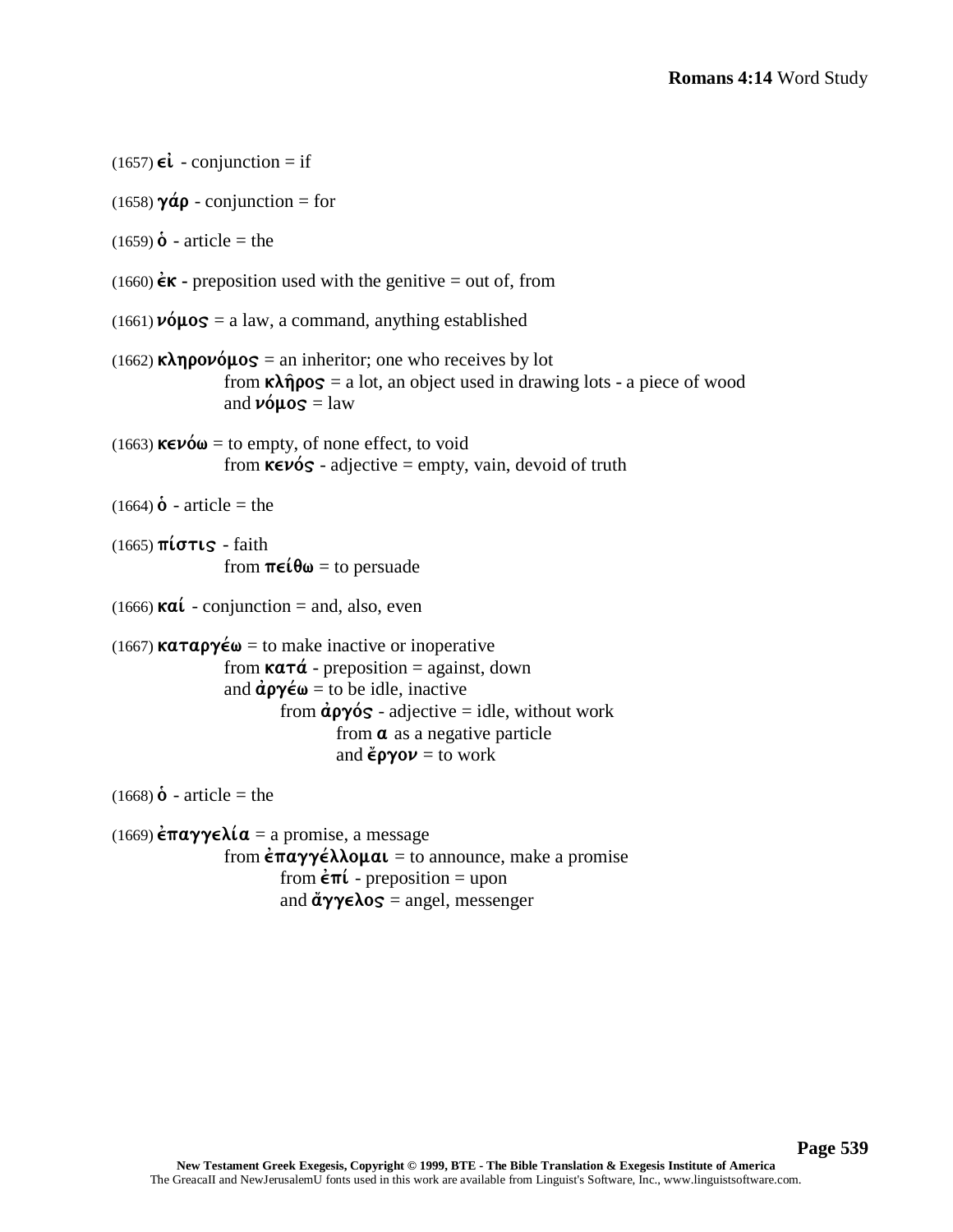

**Page 540**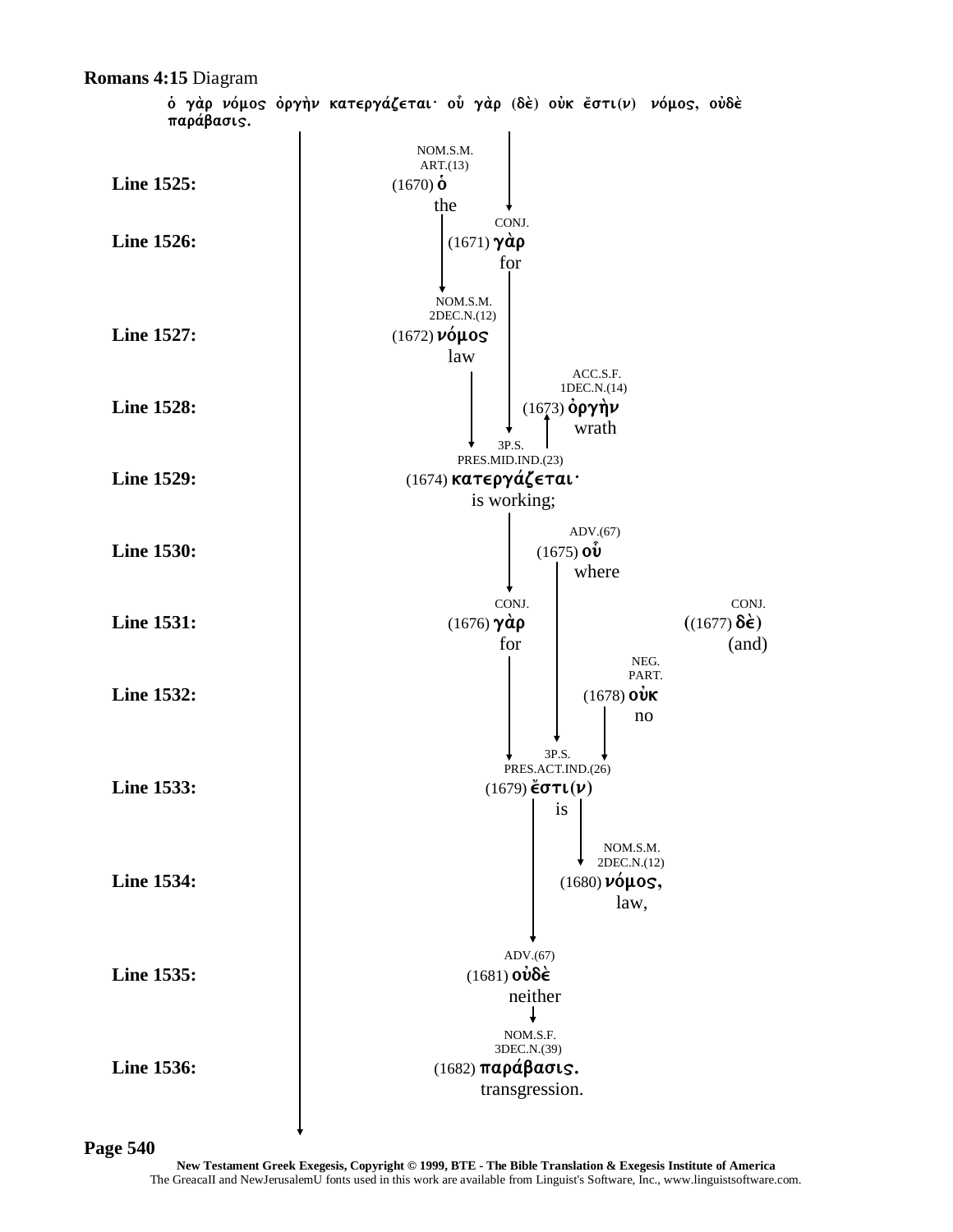```
(1670) o - article = the
(1671) \gamma \dot{\alpha} \rho - conjunction = for
(1672) \nuó\muos = a law, a command, anything established
(1673) \phi<sup>\phi</sup>\gamma\dot{\eta} = anger, impulse; any violent expression of emotion
                     from \dot{\mathbf{o}}\rho \dot{\boldsymbol{\epsilon}} \gamma \boldsymbol{\omega} = to stretch or reach for something
(1674) katergal \phik \phikatering \phikouthouth accomplish, perform
                     from \kappa a \tau \dot{a} – preposition = according to, after, against
                     and \epsilon \rho \gamma \alpha \zeta \rho \mu \alpha \iota = to work, to labor
                                from \epsilon \rho \gamma o \nu = work, labor
(1675) \ddot{\mathbf{o}}s - relative pronoun = who, which, what
(1676) \gammaá\rho - conjunction = for
(1677) \delta \dot{\epsilon} - conjunction = and, now, even
(1678) \vec{\bf{v}} - negative particle = no, not
(1679) \epsilon \mathbf{i} \mu \mathbf{i} = to be, exist
(1680) \nuó\muos = a law, a command, anything established
(1681) o\dot{v}d\dot{\epsilon} = neither, nor, not even, but not
                     from o\dot{v} - particle = no, not, in direct questions expecting an affirmative answer
                     and \delta \acute{\epsilon} - conjunction = but, and, now, even
(1682) \pi a \rho \acute{a} \beta a \sigma \iota s = a going over; transgression, trespass
                     from \pi \alpha \rho \alpha \beta \alpha \psi \omega = to go by the side of; transgression
                                from \pi a \rho \dot{a} - preposition = from, besides, near
```
and  $\beta \acute{a} \sigma \iota$ **s** = a stepping, walking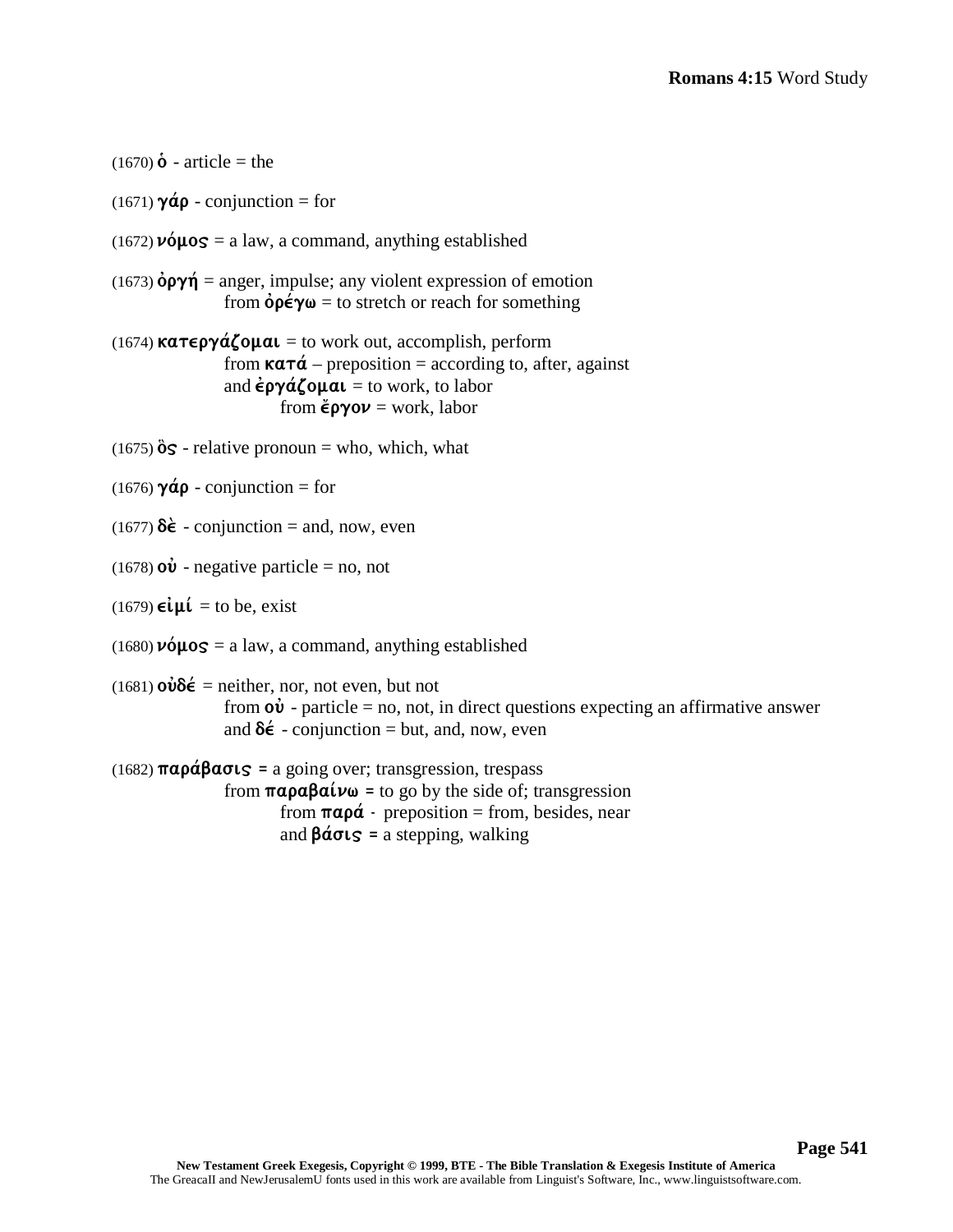**Romans 4:16** Diagram

διά τούτο έκ πίστεως, *ίνα κατ*ά χάριν, είς τὸ είναι βεβαίαν τήν επαγγελίαν παντι τω σπέρματι, ου τω εκ του νόμου μόνον, αλλα και τω εκ  $\pi$ ίστεως 'Αβραάμ, ός έστι(ν) πατήρ παντων ήμων,



**Page 542**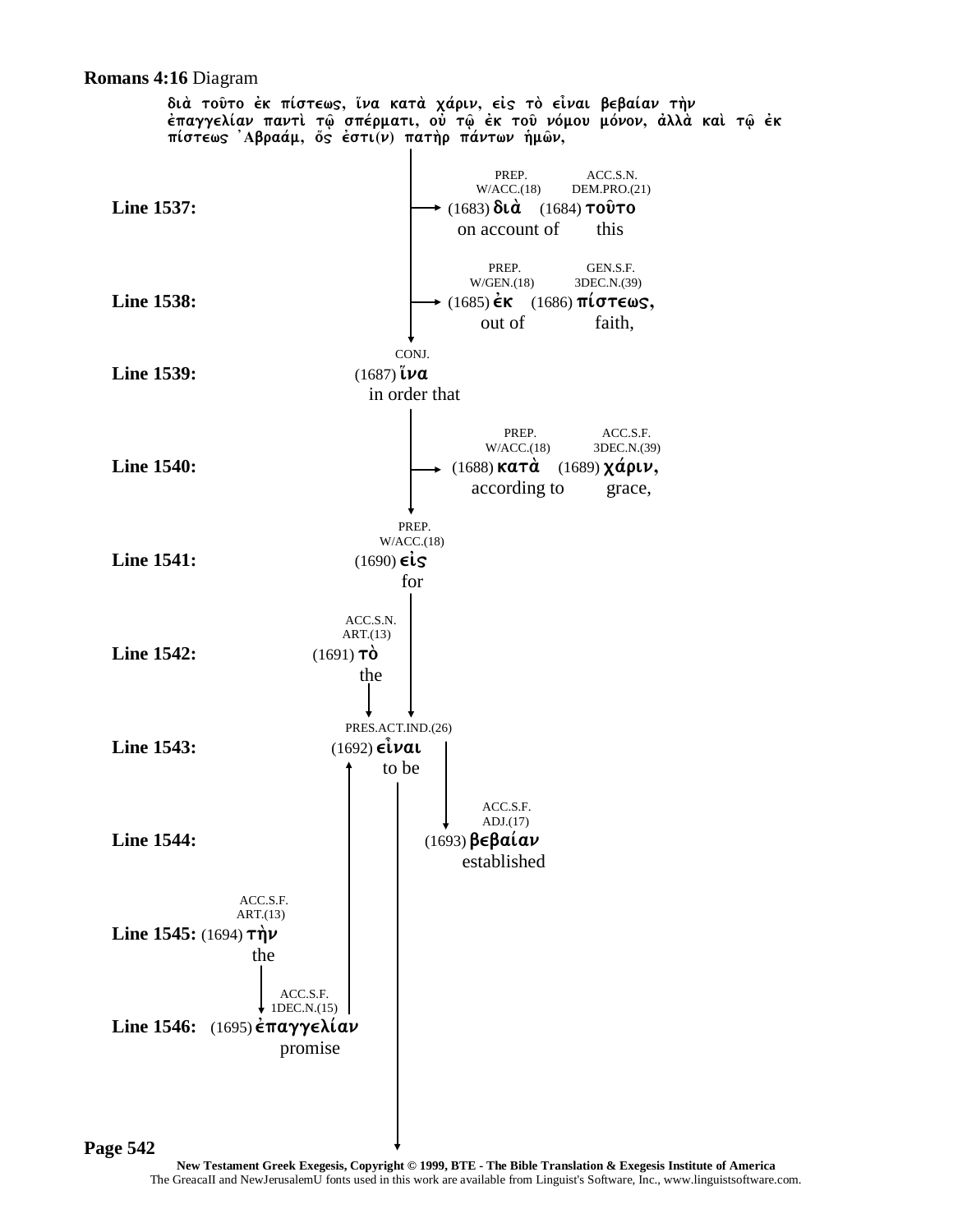```
(1684) o\hat{v}ros - demonstrative pronoun = this
(1685) \acute{\epsilon}K - preposition used with the genitive = out of, from
(1686) \pi \omega \tau \omega - faith
                      from \pi \epsilon \mathbf{i} \theta \omega = \text{to} persuade
(1687) \mathbf{\hat{i}}\mathbf{v}\mathbf{a} - conjunction = that, in order that
(1688) kata - preposition used with the accusative = according to
(1689) \chiá\rhois = grace
                      from x \alpha \mathbf{i} \rho \omega = rejoice
(1690) \epsilonis - preposition used with the accusative = to, unto, towards
(1691) \dot{\mathbf{0}} - article = the
(1692) \epsilon \mathbf{i} \mu \mathbf{i} = to be, exist
(1693) \beta \epsilon \beta a \log \theta - adjective = sure, firm, stable, established
                      from \beta \acute{a} \sigma \iotas = foot, base
(1694)\dot{\textbf{o}} - article = the
```
(1683)  $\delta \alpha$  - preposition used with the accusative = on account of

```
(1695) \hat{\epsilon} \pi a \gamma \gamma \epsilon \lambda \hat{\i} a = a promise, a message
                              from \epsilon \pi \alpha \gamma \gamma \epsilon \lambda \lambda o \mu \alpha \iota = to announce, make a promise
                                              from \dot{\epsilon}\pi\acute{\iota} - preposition = upon
                                              and \ddot{\alpha}\gamma\gamma\epsilon\lambdao\varsigma = angel, messenger
```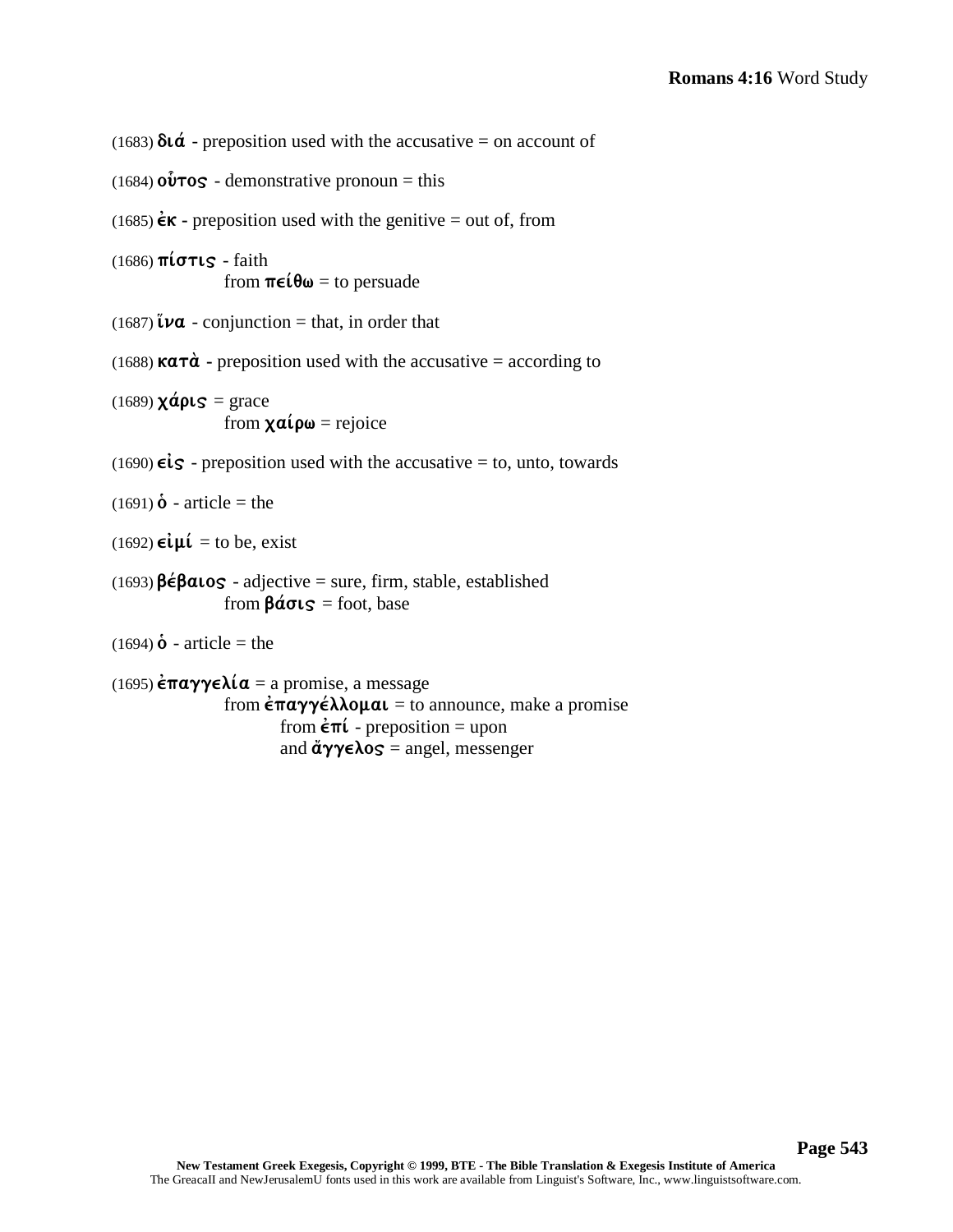#### **Romans 4:16** Diagram

διά τούτο έκ πίστεως, *ίνα κατ*ά χάριν, είς τὸ είναι βεβαίαν τήν επαγγελίαν παντι τω σπέρματι, ου τω εκ του νόμου μόνον, αλλα και τω εκ  $\pi$ ίστεως 'Αβραάμ, ός έστι(ν) πατήρ παντων ήμων,

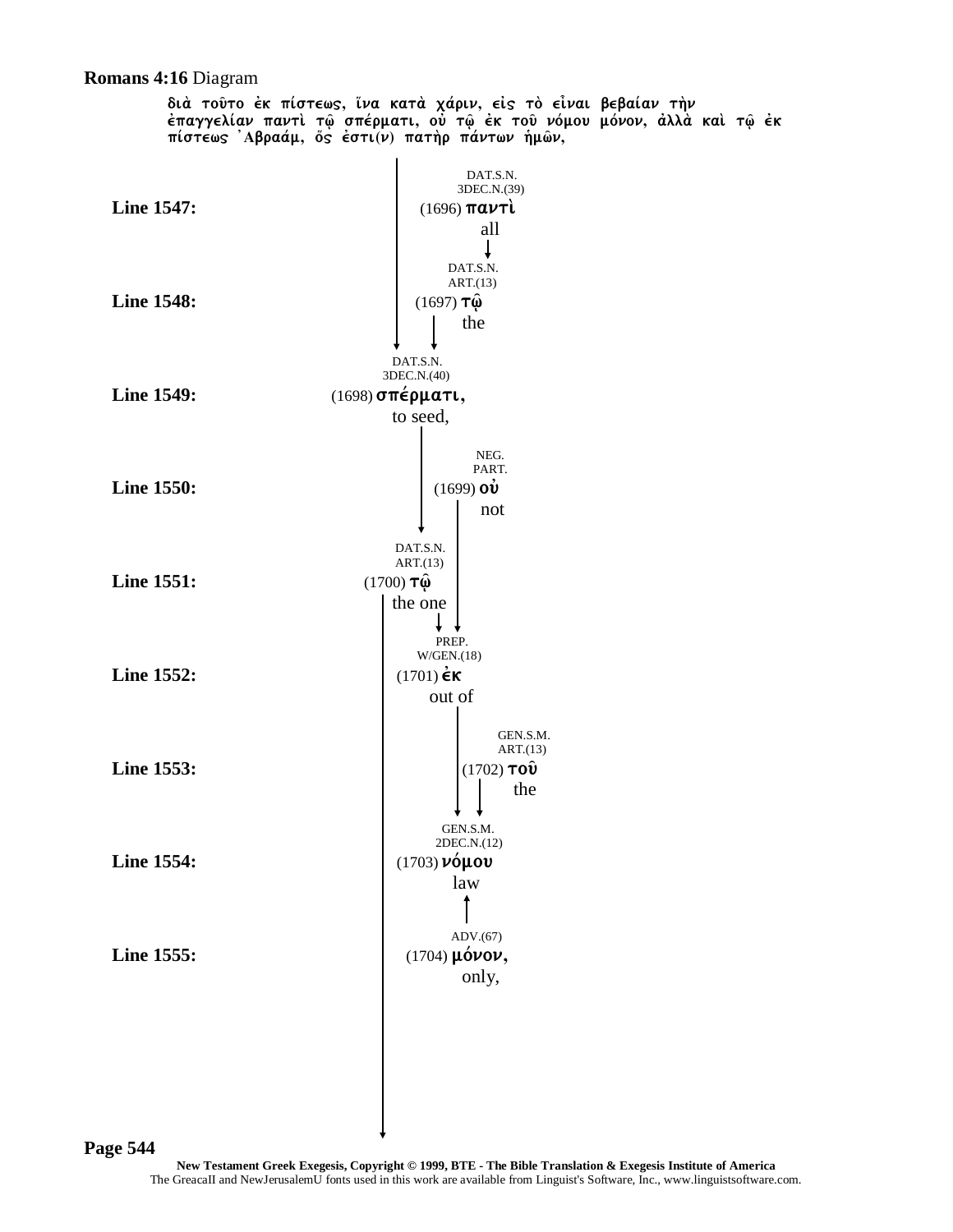```
(1696) \pi \hat{a} s - adjective = all, every
(1697) o - article = the
(1698) \sigma \pi \acute{\epsilon} \rho \mu \alpha = seed
                  from \sigma \pi \epsilon \omega = to sow, scatter, seed
(1699) \vec{\mathbf{v}} - negative particle = no, not
(1700) o - article = the
(1701) \acute{\epsilon}K - preposition used with the genitive = out of, from
(1702) o - article = the
(1703) \nuo\muos = a law, a command, anything established
(1704) \muóvov - adverb = only, alone
                   from \muóvos - adjective = alone, only
```
from  $\mu \notin \nu \omega$  = abide, remain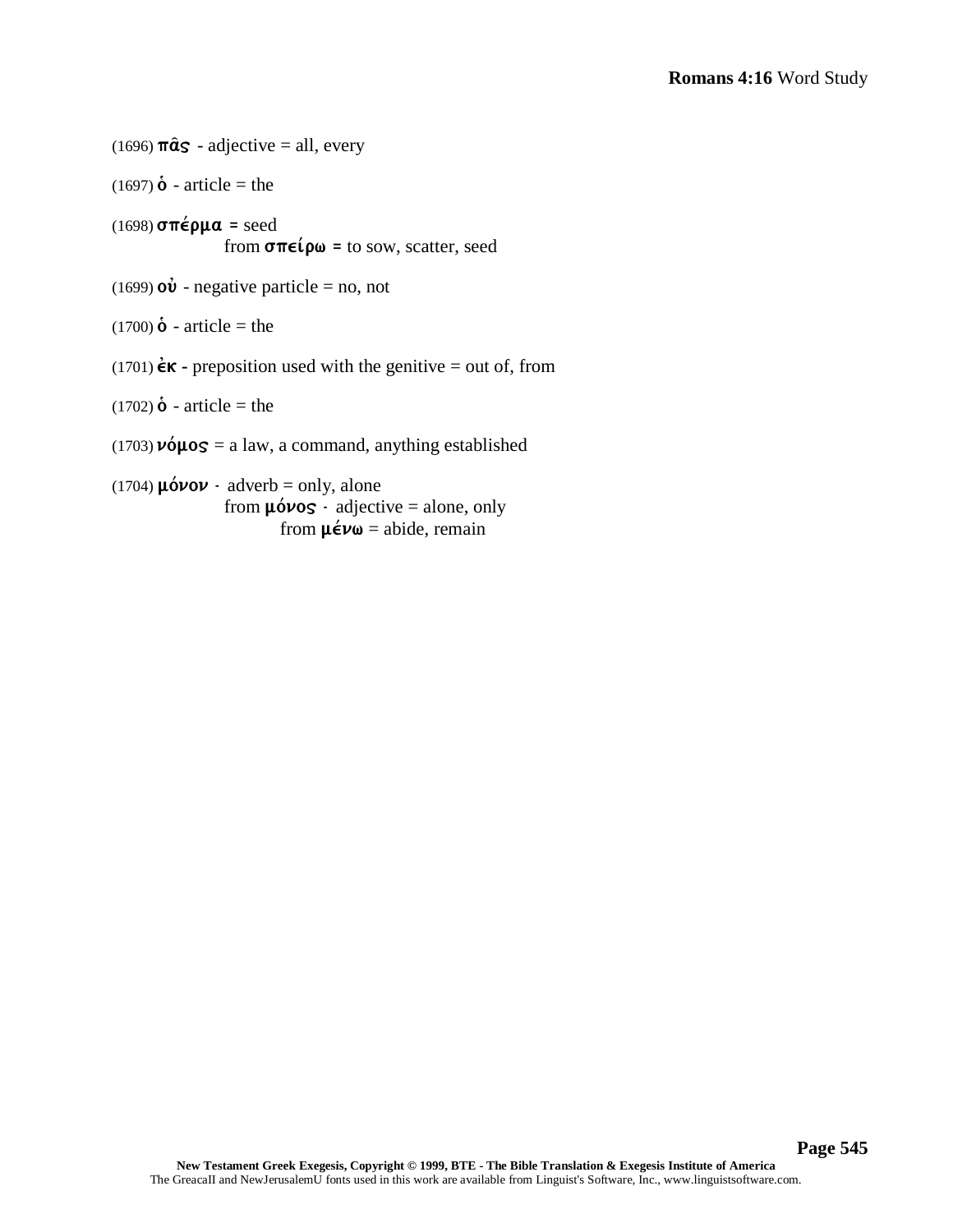#### **Romans 4:16** Diagram



**Page 546**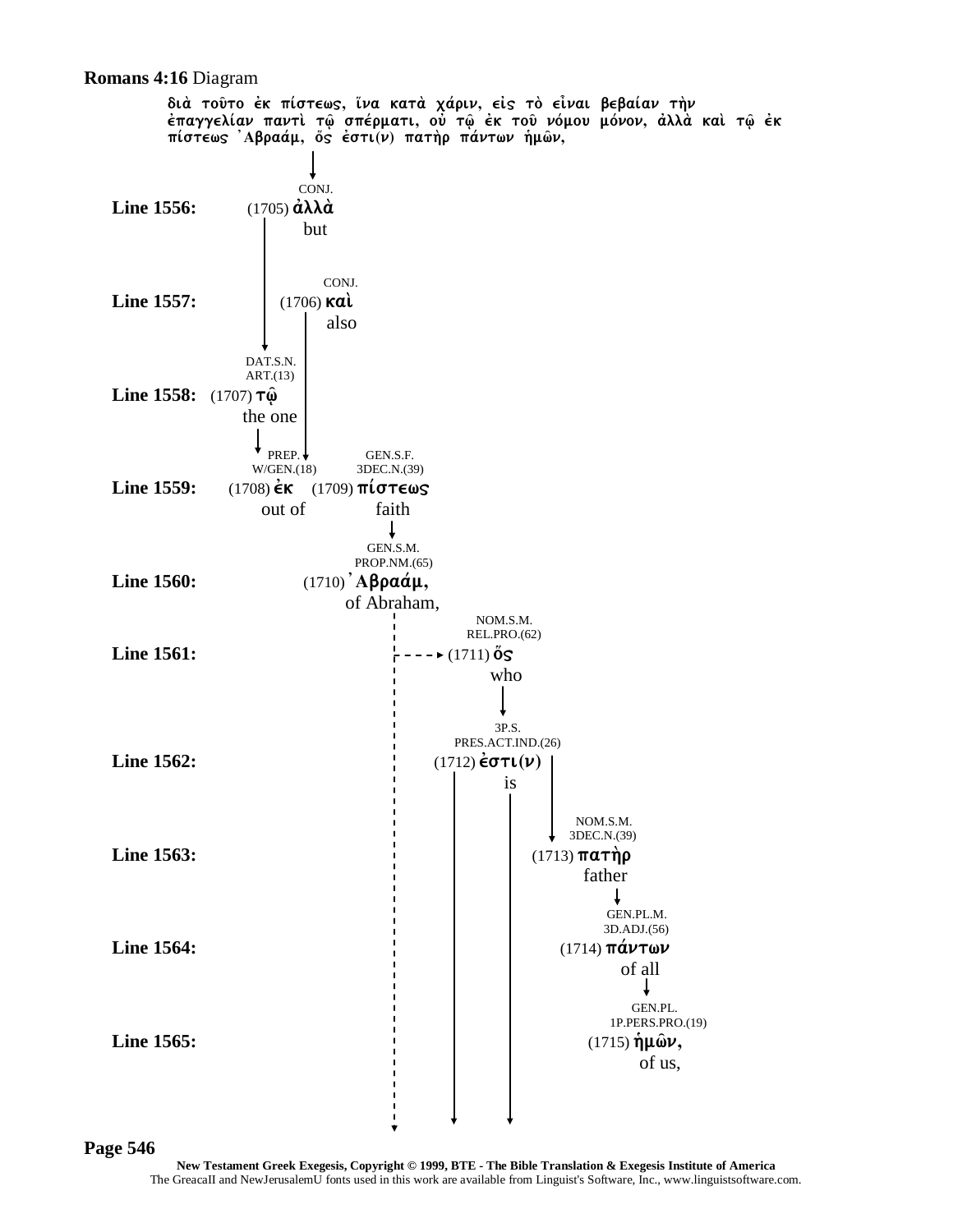$(1705) \hat{\mathbf{d}} \lambda \lambda \hat{\mathbf{d}}$  - conjunction = but

(1706) **kai** - conjunction = and, also, even

 $(1707)$  **o** - article = the

(1708)  $\hat{\epsilon}$ **K** - preposition used with the genitive = out of, from

(1709) **πίστις** - faith from  $\pi \in \mathfrak{so}$  = to persuade

 $(1710)$   $\mathbf{A}\beta\boldsymbol{\rho}\alpha\boldsymbol{\dot{\alpha}\mu}$  - Personal Name = Abraham

(1711)  $\ddot{\mathbf{o}}s$  - relative pronoun = who, which, what

 $(1712)$   $\epsilon \mathbf{i} \mu \mathbf{i} =$  to be, exist

(1713)  $\pi a \tau \eta \rho$  = father; a male ancestor

(1714)  $\pi \hat{a} s$  - adjective = all, every

 $(1715) \hat{\epsilon} \gamma \hat{\omega}$  - first person personal pronoun = I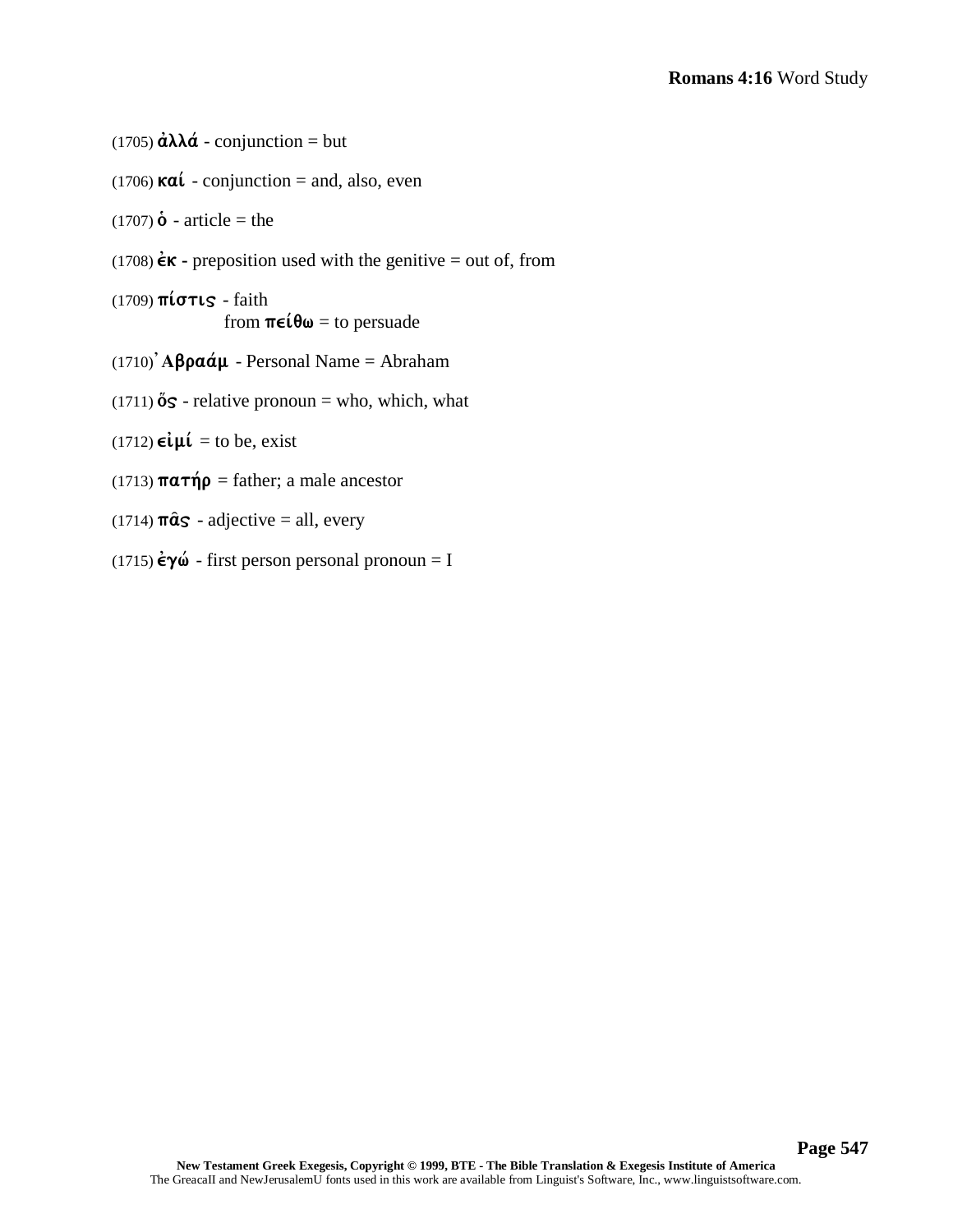#### **Romans 4:17** Diagram

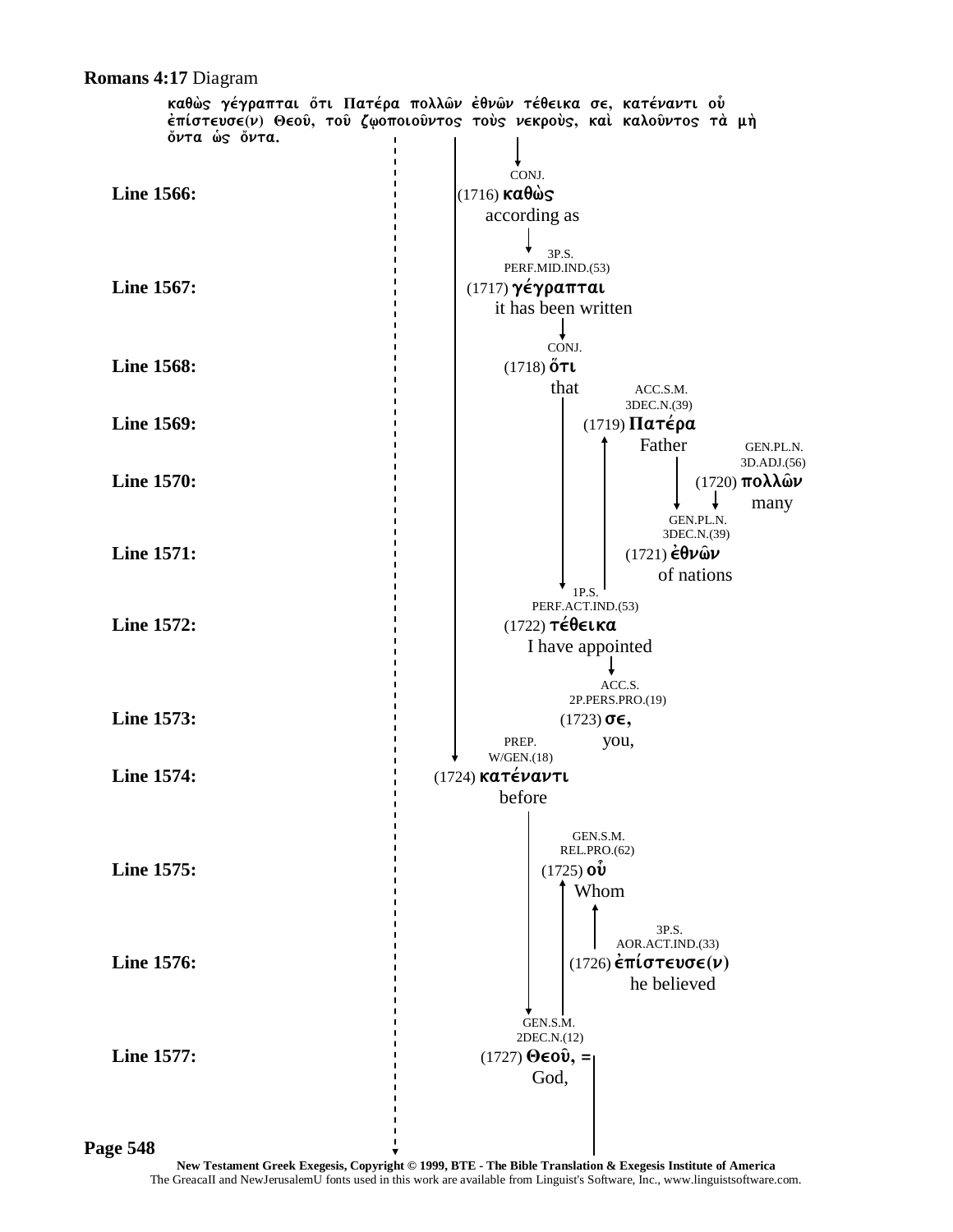$(1716)$  **ka** $\theta \hat{\omega}$ **s** - conjunction = according as, just as from  $\kappa \alpha \tau \dot{\alpha}$  - preposition = according to and  $\dot{\omega}$ **s** - adverb = as, like

 $(1717)$   $\gamma \rho \acute{\alpha} \phi \omega =$  to write

(1718)  $\ddot{\text{o}}\text{T}$ **L** - conjunction = that, because

(1719)  $\pi a \tau \eta \rho$  = father; a male ancestor

 $(1720)$   $\text{mod }$  $\text{us }$  - adjective = many, much, large

 $(1721)$   $\acute{\epsilon}$  $\theta\nu$ **os** = gentiles, a nation, a multitude from  $\acute{\epsilon} \theta$ **os** = custom, usage

 $(1722)$   $\tau \hat{i} \theta \eta \mu \hat{i} =$  to put, place, set, appoint, ordain

 $(1723)$   $\sigma \acute{\nu}$  - second person personal pronoun = you

```
(1724) katévavti - preposition = before, opposite, over against
                    from \kappa a \tau \dot{a} - preposition = according to, against
                    and \ddot{\epsilon}vav<sub>T</sub> - adverb = before, in the sight of
                              from \dot{\epsilon} \nu - preposition = in
                              and \dot{\alpha}v\tau\dot{\alpha} - particle = opposite, instead of
```
(1725)  $\ddot{\mathbf{o}}\mathbf{s}$  - relative pronoun = who, which, what

```
(1726) \pi \mathbf{u} \sigma \tau \in \mathcal{W} = to believe, to be persuaded
                              from \pi \mathbf{i} \sigma \tau \mathbf{i} s = \text{faith}from \pi \in \mathfrak{e} \Theta \omega = to persuade
```
 $(1727)$   $\theta \in \mathbf{6}$  $\mathbf{s} = \text{God}, \text{deriv}$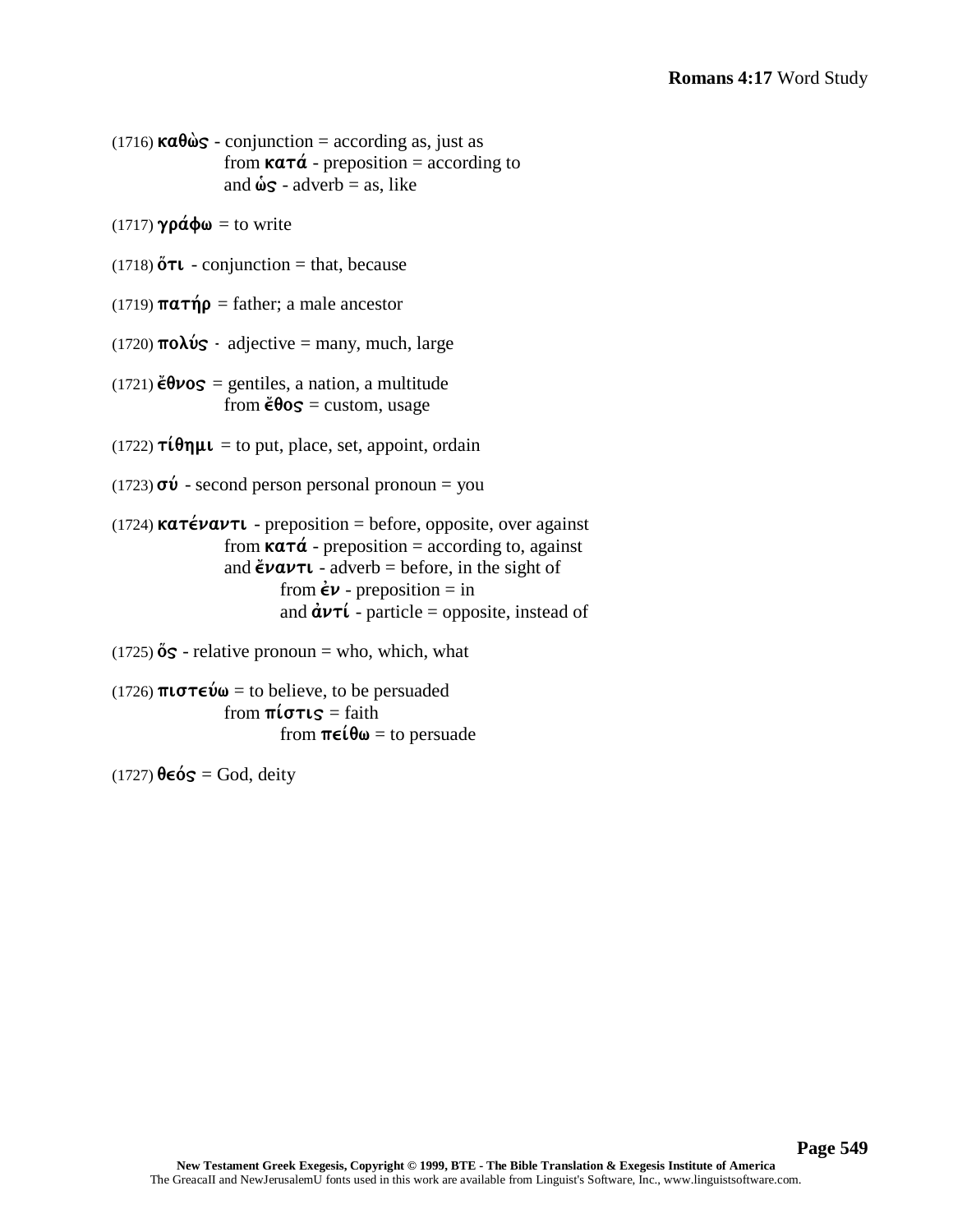

#### **Romans 4:17** Diagram